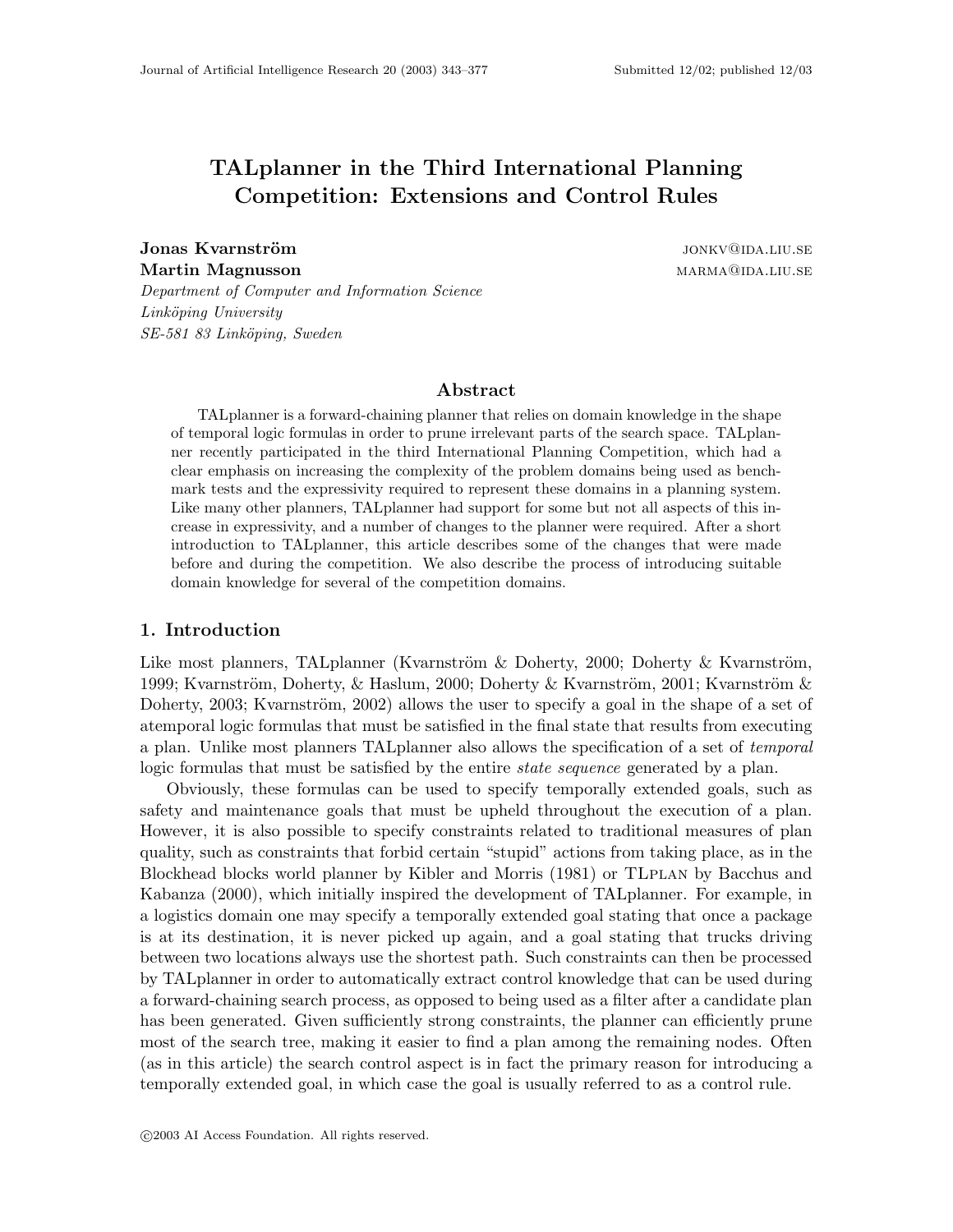Although forward-chaining planners may sometimes suffer from a lack of goal-directedness when compared to other types of planners, the use of explicitly represented domain-dependent knowledge is one way of compensating for this deficiency. More significantly, a forward chaining planner always has a complete description of the past and current states, which facilitates the use of complex operator types with complex preconditions and conditional effects. This expressivity was useful when TALplanner participated in the third International Planning Competition (IPC-2002<sup>1</sup>), which had a clear emphasis on increasing the complexity of the problem domains used as benchmark tests and the expressivity required to represent these domains in a planning system. In fact, TALplanner already had support for several new features that had not been present in IPC-2000<sup>2</sup>, such as the use of numeric state variables and temporally extended actions with variable duration.

Nevertheless, several extensions and changes had to be implemented before and during the competition in order to accommodate the semantics of PDDL2.1, the new version of PDDL (Planning Domain Definition Language, Fox & Long, 2003) which was used to specify problem domains and problem instances. These extensions and changes are the first topic of this article, and after an introduction to TALplanner (Sections 2 and 3), the extensions will be discussed in Section 4. The second topic is that of describing the domain-dependent control rules that were used for the six benchmark problem domains in the hand-tailored track of the competition, and more importantly, the process of generating those rules and the reasoning behind them (Section 5). We will also describe some new changes that have been made to TALplanner after the competition (Section 6). Finally, we will conclude with a discussion of the positive and negative sides of using search control knowledge in TALplanner together with some pointers towards possible future research topics.

Please see Long and Fox (2003) for further information about the basic setup of the competition, detailed descriptions of the planning domains being used, and timing and plan quality results.

## 2. Representation: Using TAL in TALplanner

The semantics of TALplanner is based on an extended version of TAL-C (Karlsson & Gustafsson, 1999; Doherty, Gustafsson, Karlsson, & Kvarnström, 1998), a member of the TAL (Temporal Action Logics) family of narrative-based non-monotonic linear discrete metric time logics for reasoning about action and change. TAL-C has been developed for modeling domains that may include the use of incomplete information, delayed effects of actions, finite or infinite chains of indirect effects, interacting concurrent actions, and independent processes not directly triggered by action invocations. Consequently, it was seen as an ideal choice not only for the initial version of TALplanner but also for most extensions that could conceivably be implemented in the foreseeable future.

A TAL narrative consists of a set of labeled statements in a high-level macro language  $\mathcal{L}(ND)$ , where the basic language has a number of statement classes for observations of fluent values (labeled obs), action descriptions (acs), action occurrences (occ), domain constraints (dom), and dependency constraints modeling causal relations and indirect effects (dep). The formal semantics of  $\mathcal{L}(ND)$  is defined by a translation into an order-sorted first-order base language  $\mathcal{L}(FL)$  and by a circumscription policy providing a solution to the frame and ramification problems (Doherty, 1994; Gustafsson & Doherty, 1996; Doherty et al., 1998).

<sup>1.</sup> http://www.dur.ac.uk/d.p.long/competition.html

<sup>2.</sup> http://www.cs.toronto.edu/aips2000/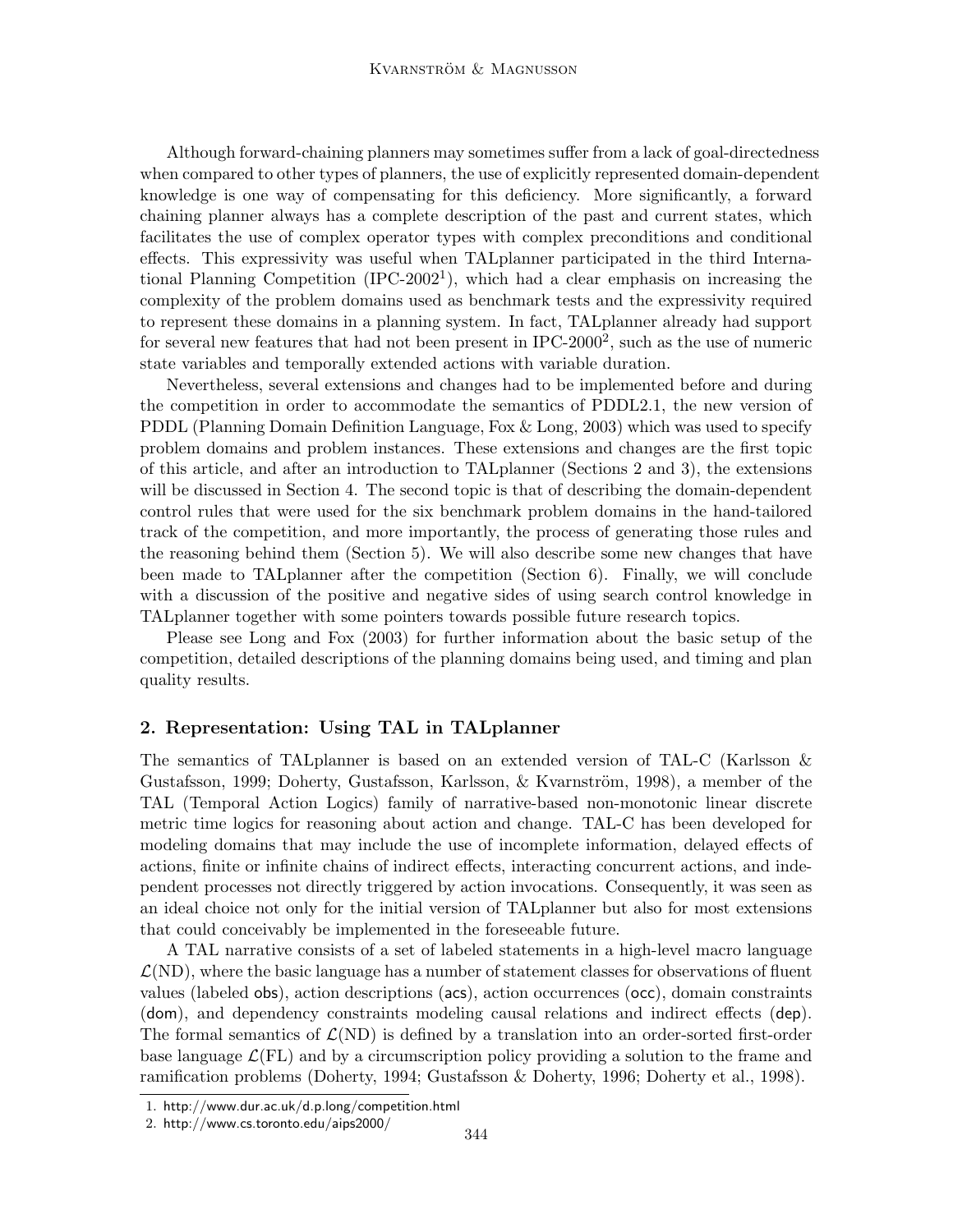The  $\mathcal{L}(ND)$  language is designed to be easily extended for different tasks, such as planning. An extension may take the shape of a new specialized macro or a new type of statement. As illustrated in Figure 1, a TAL planner goal narrative uses a version of  $\mathcal{L}(ND)$ called  $\mathcal{L}(ND)^*$ , which contains some of the standard classes of  $\mathcal{L}(ND)$  statements together with several new types of planning-related statements. These extensions are accompanied by extensions to the translation function, so that the new variation of TAL can still share the same base language  $\mathcal{L}(FL)$ .



Figure 1: TAL/TALplanner relation

However, TALplanner does not use this translation directly during the planning process. Instead, it makes direct use of the higher level  $\mathcal{L}(ND)^*$  goal narrative in a forward-chaining search process and generates a plan narrative where a set of timed action occurrences (corresponding to a plan) has been added, and where the goal is entailed in the final state.

In this section, we will attempt to provide an intuitive understanding of TAL and how it is used in domain specifications using concrete examples from the standard logistics planning domain, where

a set of objects (packages) can be transported by truck between locations in the same city and by airplane between airports in different cities. The next section contains further information about the search process and the use of control rules. See Doherty et al. (1998) for a more detailed description of TAL, and see Kvarnström and Doherty (2000) for more information about TALplanner.

**Notation.** All formulas and  $\mathcal{L}(ND)$  statements below will be shown using the input syntax for TALplanner, with the exception of some connectives and quantifiers that may be written using the ordinary logical symbols for increased clarity. All free variables are implicitly universally quantified.

#### 2.1 Types, Objects and State Variables

Although some planners are restricted to declaring an unstructured set of objects and representing types as unary predicates, TAL is order-sorted and allows the user to specify a hierarchy of object types (sorts). The logistics domain can be modeled using the standard sort boolean  $=$  {true, false} together with the seven user-specified types: loc (location) has the subtypes airport and city, while thing has the subtypes obj and vehicle, the latter of which has the subtypes truck and plane.

TALplanner also allows the use of numeric types. In order to keep the semantics of these types clear, only integers and fixed point numbers (that is, numbers with a fixed number of decimals) are allowed, and lower and upper bounds must be declared for each numeric type. All of the standard arithmetic operators are available for the numeric types and are given an interpretation through semantic attachment.

State variables are represented using TAL fluents, which are not restricted to being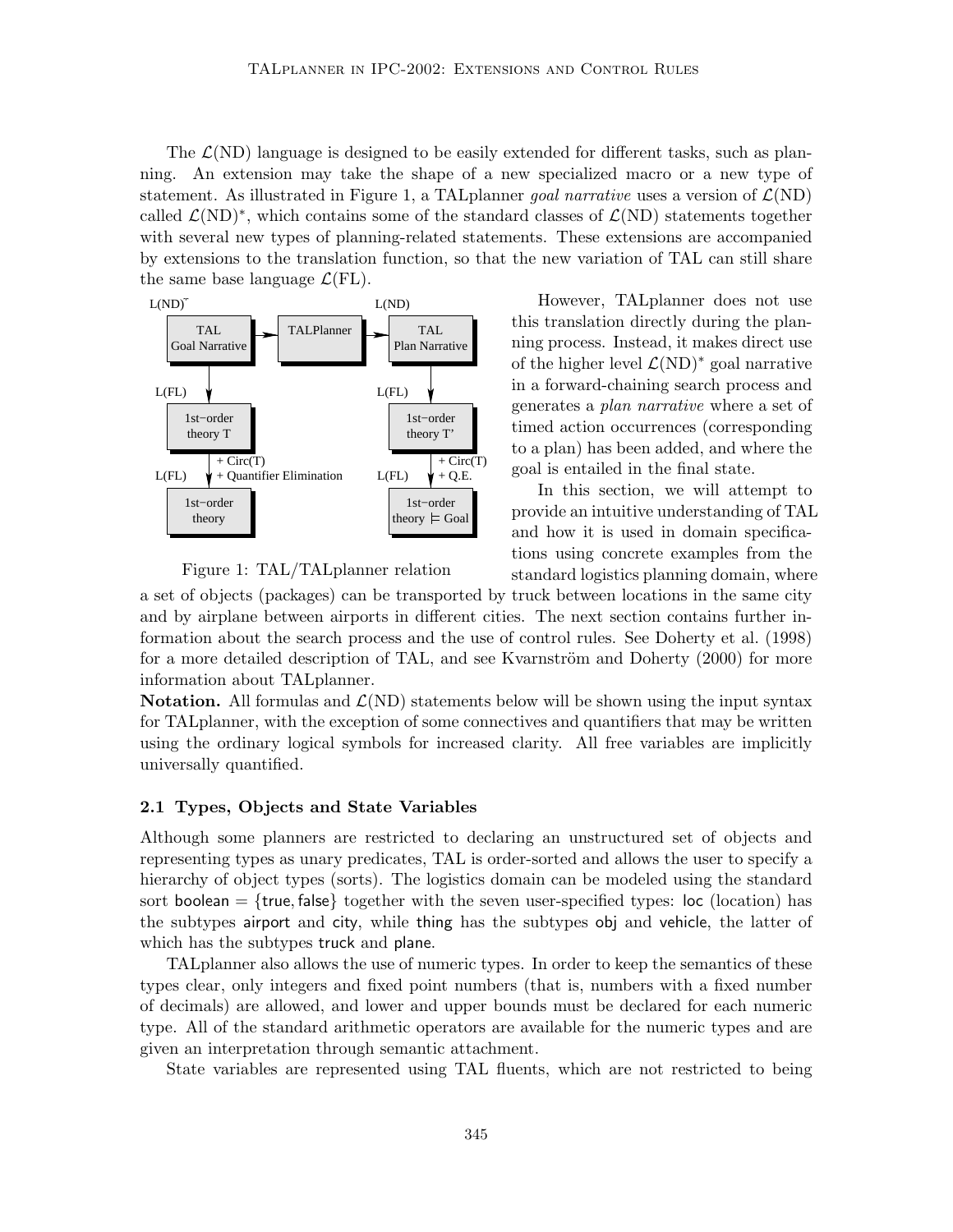predicates but can take values from an arbitrary user-specified sort. For the logistics domain, one could use two boolean fluents, at(thing, loc) and in(obj, vehicle), together with a cityvalued fluent city of(loc) denoting the city containing the location loc.

## 2.2 The Initial State

Given the fluents that were defined above, the initial state of a logistics problem instance can be specified using  $\mathcal{L}(ND)$  observation statements:

#obs [0] city\_of(pos1)  $\hat{=}$  city1 ∧ city\_of(pos2)  $\hat{=}$  city2 ∧ ...  $\#$ obs [0] at(obj11, pos1) ∧ at(truck1, pos1) ∧ ...

These observations consist of TAL-C *fixed fluent formulas*, formulas of the form  $[\tau] \phi$  denoting the fact that the *fluent formula*  $\phi$  holds at time  $\tau$ . A fluent formula is a boolean combination of elementary fluent formulas of the form  $f \text{ }\stackrel{\scriptstyle\perp}{=} v$  (f==v in input notation), denoting the fact that the fluent f takes on the value v. For boolean fluents, as in the second observation, the shorthand notation f or  $\neg f$  (!f in input notation) is allowed. The notation is also extended for open, closed, and semi-open temporal intervals. In addition to these formulas, the function  $value(\tau, f)$  denotes the value of f at time  $\tau$ .

## 2.3 The Goal: Goal Statements and Goal Expressions

A statement class for goals (labeled goal) has been added to  $\mathcal{L}(ND)^*$ . A goal statement consists of a fluent formula that must hold in any goal state:

 $#$ goal at(obj11, airport1) ∧ at(obj23, pos1) ∧ ...

The ability to test whether a formula is entailed by the (state-based) goal is very useful in temporally extended goals and domain-dependent control rules. Therefore, a new macro is added: The *goal expression*  $\text{goal}(\phi)$  holds iff the goal of this problem instance (the conjunction of all goal statements) entails the fluent formula  $\phi$ . Stated differently, goal( $\phi$ ) is true if  $\phi$  must be true in every goal state. The translation into  $\mathcal{L}(FL)$  is somewhat complex; see Kvarnström and Doherty (2000) for further information.

Note that a valid plan must end in a goal state. It is not sufficient to visit a goal state temporarily, which could be the case when an operator has effects at multiple timepoints – first satisfying the goal and then destroying it – or when concurrent plans are being created. (If such plans were desired for some reason, it would of course be easy to modify the definition and the planner accordingly.)

## 2.4 Operator Definitions

Since TAL-C is a logic for reasoning about action and change, it has a notion of actions that can be used for modeling planning operators. Although TALplanner does use the same semantics, the extended planning language  $\mathcal{L}(ND)^*$  contains a new operator macro providing a syntax which facilitates the use of resource constraints and other planningoriented concepts that are not present in standard TAL-C. This is in line with the standard TAL practice of preserving the logical base language  $\mathcal{L}(FL)$  and its semantics but providing different variations of the high-level macro language  $\mathcal{L}(ND)$  that are adapted to special tasks.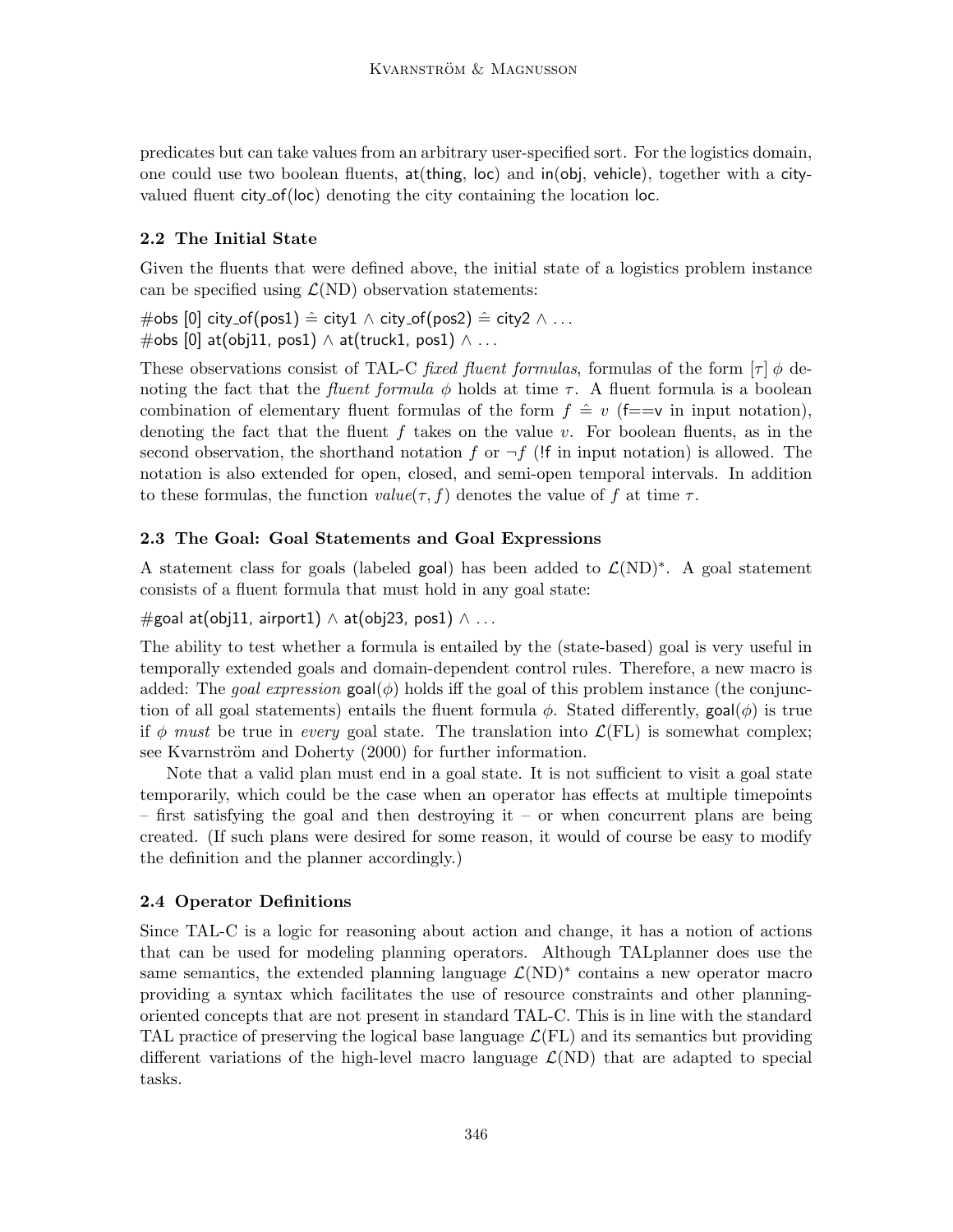The examples below demonstrate the operator definition syntax using three of the six logistics operators. Further examples will be shown when the IPC-2002 benchmark domains are discussed.

```
#operator load-truck(obj, truck, loc) :at s
:precond [s] at(obj, loc) \land at(truck, loc)
:effects [s+1] at(obj, loc) := false, [s+1] in(obj, truck) := true
#operator unload-truck(obj, truck, loc) : at s
:precond [s] in(obj, truck) \wedge at(truck, loc)
:effects [s+1] in(obj, truck) := false, [s+1] at(obj, loc) := true
#operator drive(truck, loc1, loc2) :at s
:precond [s] at(truck, loc1) \wedge city\_of(loc1) \triangleq city\_of(loc2) \wedge loc1 \neq loc2:effects [s+1] at(truck, loc1) := false, [s+1] at(truck, loc2) := true
```
Although not used in the simple logistics operators above, TALplanner also allows the use of context-dependent and quantified effects as well as prevail conditions. Unlike pure preconditions, prevail conditions are not limited to the invocation state of an operator but can refer to the entire interval during which the operator is executed. The interval at which each prevail condition must hold is explicitly specified, which provides additional flexibility compared to requiring that a precondition must always hold throughout the execution of an action.

## 2.5 Resources

If TALplanner was limited to generating sequential plans, resource consumption and production could be handled using plain operator effects. For example, if loading a truck requires one unit of space, the amount of available space could be decreased as follows:

#operator **load-truck**(*obj*, truck, loc) :at s :precond [s] at(*obj*, *loc*)  $\land$  at(*truck*, *loc*) :effects  $[s+1]$  space(*truck*) := value(s, space(*truck*)) – 1, ...

With concurrent planning, this is clearly not sufficient, since multiple parallel invocations of load-truck would still only consume one unit of space. For this reason, TALplanner has explicit support for resources (Kvarnström et al., 2000).

Resources can be declared in a manner similar to ordinary fluents: They can have parameters and can take values in an arbitrary integer or fixed point domain. Unlike some planners, TALplanner only provides one type of resource, but provides several types of resource effects. Resources can be produced and consumed. They can also be borrowed (and automatically returned), either exclusively, meaning that the borrower has exclusive use of the resource during the specified interval, or non-exclusively, where multiple actions can borrow the same units of a certain resource concurrently. The latter case may appear strange, but can be useful when one wants to use a resource as a semaphore or mutex. Finally, resources can be assigned a completely new value.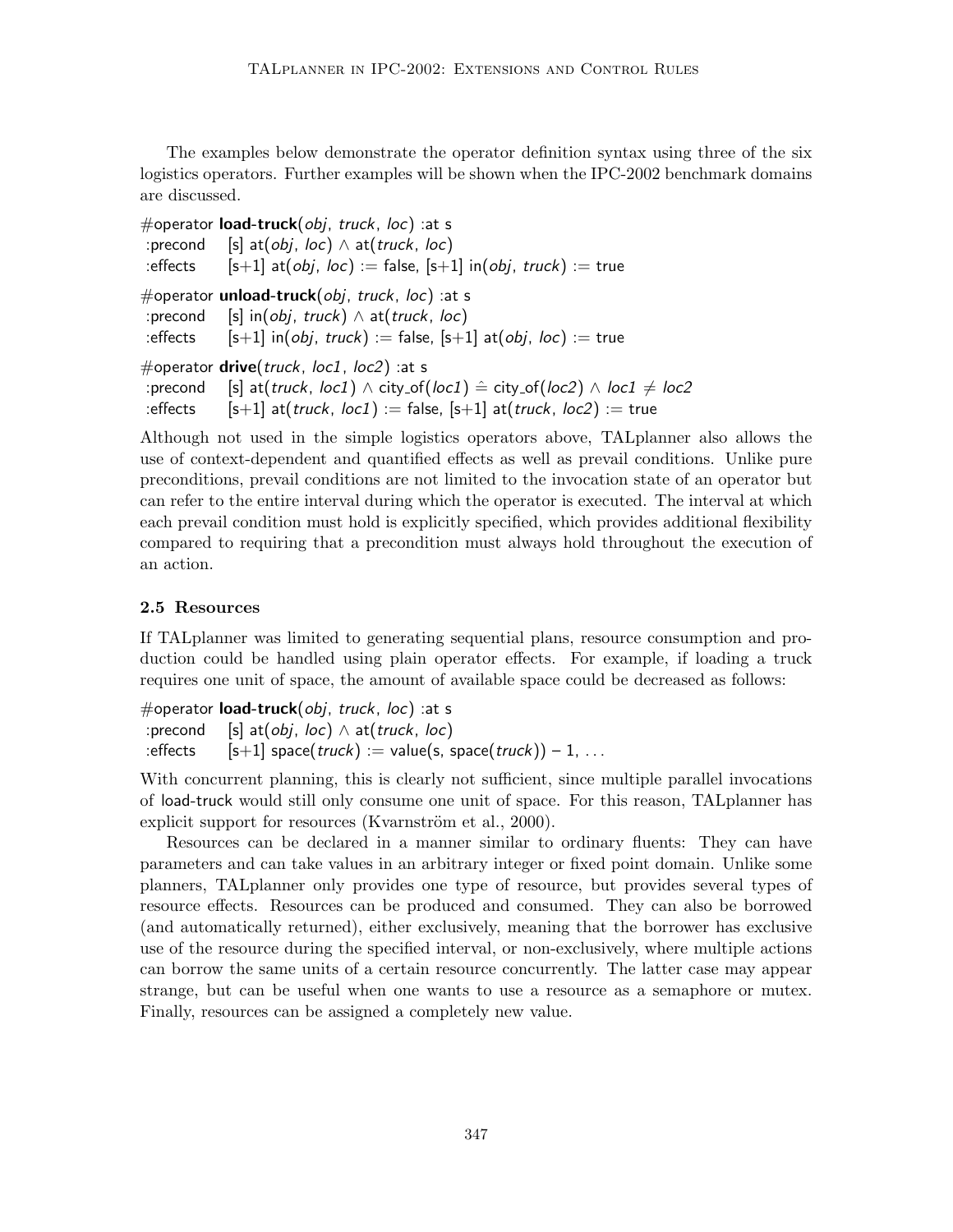In the following example, loading a truck always consumes one unit of space.

#operator **load-truck**(*obj*, truck, loc) : at s :precond [s] at(*obj*, *loc*)  $\land$  at(*truck*, *loc*) :effects  $[s+1]$  at(*obj*, loc) := false,  $[s+1]$  in(*obj*, truck) := true : resources  $[s+1]$  : consume space(*truck*) : amount 1

Unlike ordinary fluents, a resource res has multiple aspects that can be queried and used in formulas such as operator preconditions or control rules. At any timepoint, there is an initial amount available, \$init(res). A certain amount may be consumed during this time step (\$consumed(res)), produced (\$produced(res)), borrowed exclusively (\$borrowed(res)) and borrowed non-exclusively (\$borrowed-nonex(res)). This results in a remaining amount available (\$available(res)), which must be between the minimum (\$minimum(res)) and the maximum (\$maximum(res)) allowed. The ability to refer to these aspects directly allows the user to specify more complex resource constraints than a simple minimum or maximum value for a resource, such as a control rule defining a maximum amount that may be consumed per time step.

This concludes the description of planning domain definitions in TAL. The following sections will show the structure of TALplanner's forward-chaining search tree and how the search process is constrained using control rules.

### 3. Search and Control Rules

Like any forward-chaining planner, TALplanner searches for a plan in a tree where the root corresponds to the initial state and where each outgoing edge corresponds to one of the operators applicable in its source node. Two trivial examples are shown in Figure 2, where the notation [s,t] A means that the action A is executed between time s and time t. For sequential planning (Figure 2a), a new action is always added at the time step where the previous action ended. For concurrent planning (Figure 2b), TALplanner still adds a single action at a time to the plan, but the constraint on the time where the action is executed is relaxed: The action must not start before the start of an existing action in the current plan prefix or after the end of an existing action. When searching the tree, preference is given to actions invoked at earlier timepoints. In other words, TALplanner tries to add as many applicable actions as possible at the same timepoint before stepping to the next timepoint, so in Figure 2b the subtree starting in [0,4] A3, executing the action A3 between time 0 and time 4, would have been explored before backtracking to the subtree starting with [2,5] A3, where A3 happens to take slightly less time to execute due to differences in the state where the action is invoked. The search process ends as soon as the planner has found a plan ending in a state satisfying the goal. The exact definition of the search tree is available in Kvarnström and Doherty (2000) for sequential TALplanner and Kvarnström et al. (2000) for concurrent TALplanner.

Although it is common to view each node in a search tree as consisting of a single state, and an operator as a function from states to states, this is not sufficient for TALplanner, for several reasons: A single operator may generate multiple new states, the evaluation of a temporally extended goal or domain-dependent control rule may require access to the entire state history beginning in the initial state, and during concurrent planning a future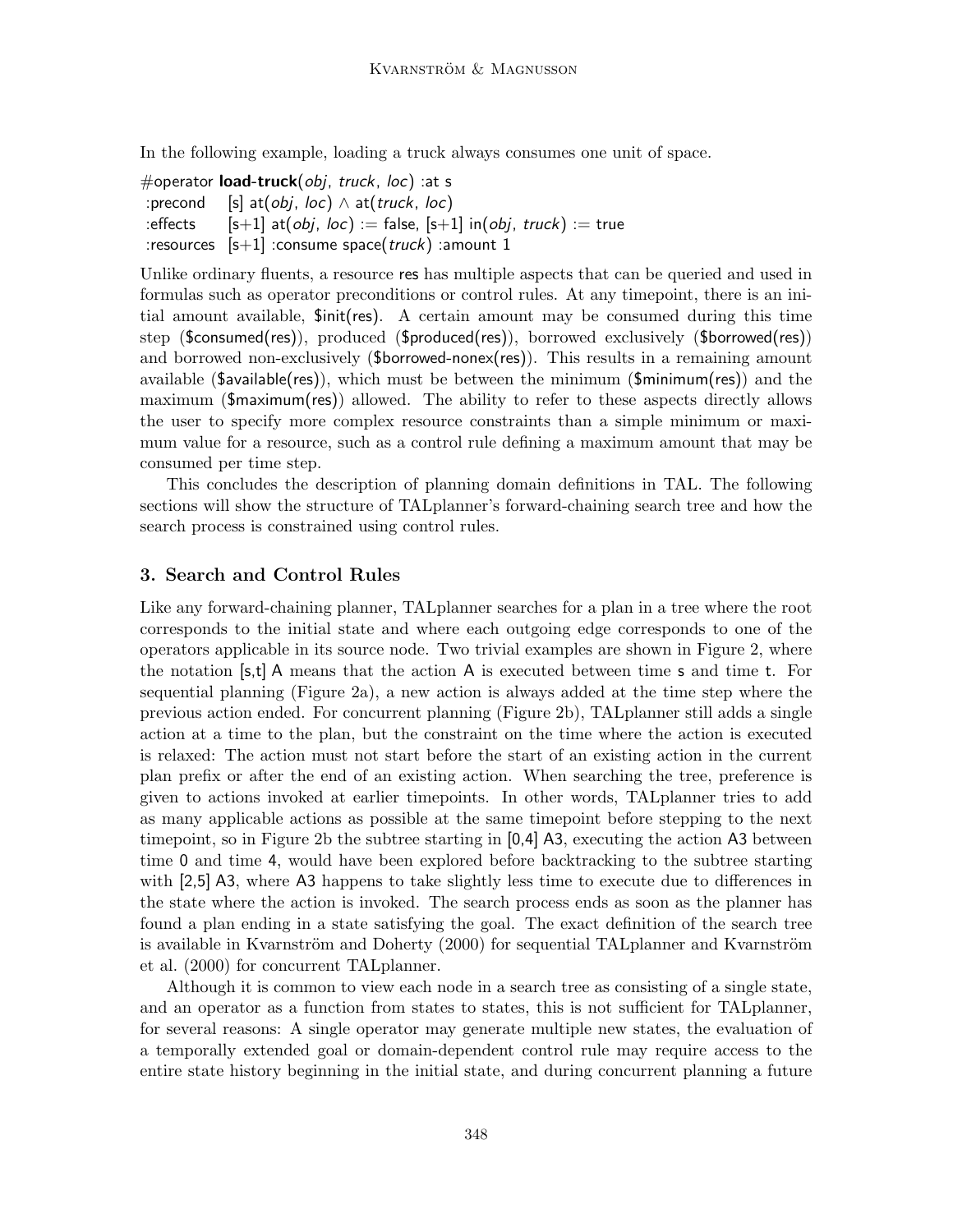

Figure 2: Forward-Chaining Search Space

state may be modified by several operators before it reaches its final configuration. For these reasons, it is more convenient to view each node as consisting of a state sequence, or (equivalently) a logical model, as indicated in the figure.

A simple forward-chaining planner can be implemented by searching this tree using a standard search algorithm, such as iterative deepening or depth first search. But although using a complete search algorithm is clearly enough to make the planner complete, it is equally clear that a certain degree of goal-directedness is required to make the search process efficient. This is achieved using domain-dependent control rules.

#### 3.1 Using Domain-Dependent Control Rules

In fully automated planning, the planner is generally only supplied with an initial state, a set of acceptable goal states (often specified using propositional or first-order formulas that must hold in any goal state), and a set of operators to be used in the plan. It is up to the planner to determine how to search for a plan efficiently, with the possible exception of various command line options that can be fine-tuned by the user.

However, in some cases the user has additional information about a planning domain that could be of use to the planner, and this information may be difficult to extract mechanically from a simple domain specification. If this is the case, it would make sense to allow the user to supply this information to the planner. Although it entails somewhat more work for the user, it may also lead to finding plans more quickly or finding plans of higher quality.

There are of course many different kinds of additional information that could be given to the planner. TALplanner (inspired by TLplan, Bacchus & Kabanza, 2000) allows the user to specify a set of first-order TAL formulas that must be entailed by the final plan. This serves two separate purposes. First, it allows the specification of complex temporally extended goals such as safety conditions that must be upheld throughout the execution of a plan, and second, the additional constraints on the final plan often allow the planner to prune entire branches of the search tree, since it can be proven that any leaf on the branch will violate at least one such goal. In many cases this pruning is the main reason for the use of the formula, in which case it is often called a control rule. (Allowing the planner to prune branches *efficiently* requires some additional analysis, as described in Kvarnström, 2002.)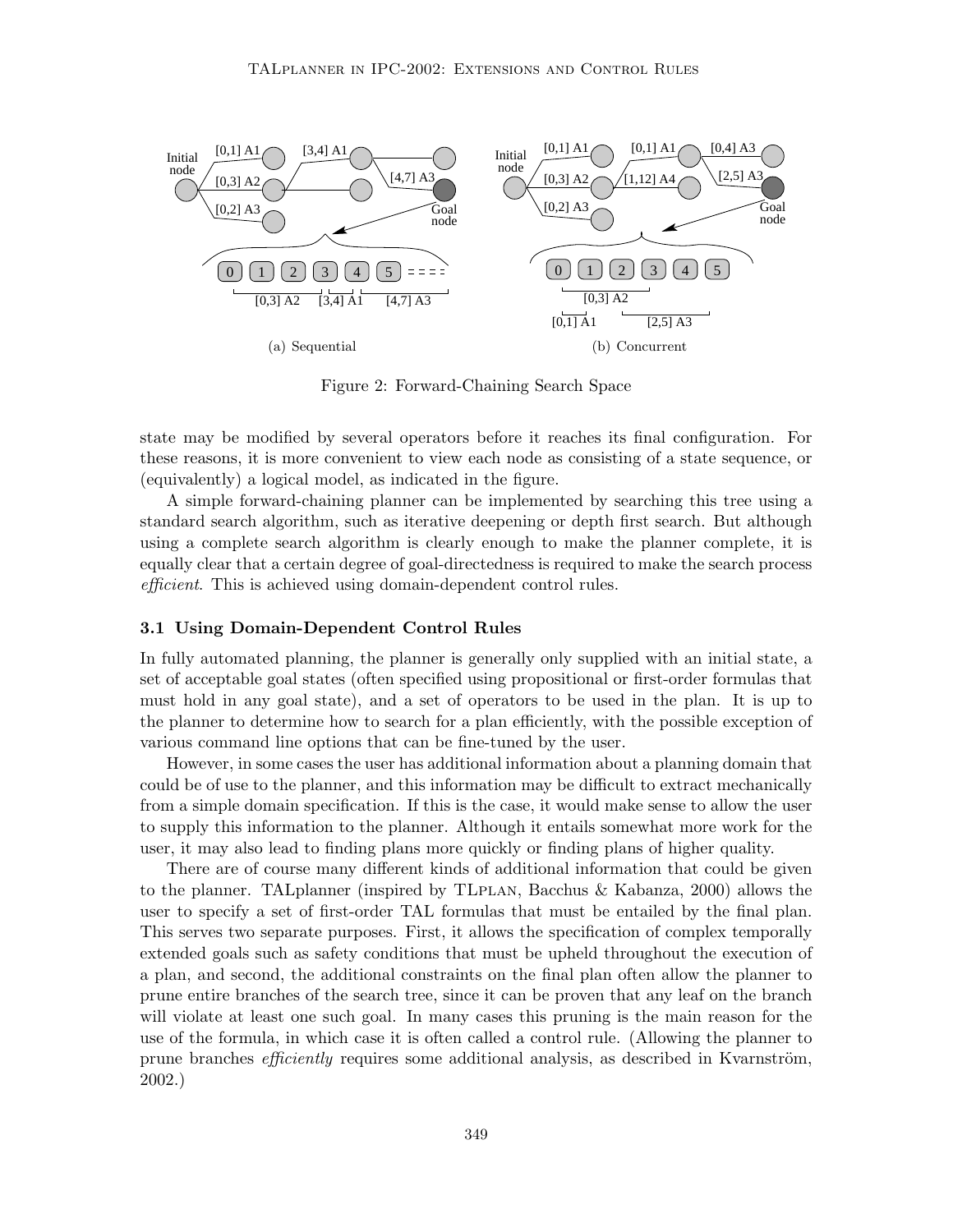## 3.2 Control Rules for the Logistics Domain

The following are some of the control rules we use for the logistics domain. Further control rule examples will be given when the IPC-2002 benchmark domains are discussed.

First, a package should only be loaded onto a plane if a plane is required to move it, i.e., if the goal requires it to be at a location in another city. Second, if we have unloaded a package from a plane, the package must have arrived in the correct city satisfying the goal. Third, if a package is at its destination, it should not be moved.

#control :name "only-load-when-necessary" [t] ¬in(*obj*, *plane*)  $\land$  at(*obj*, *loc*)  $\land$ ¬∃loc' [ goal (at(obj, loc')) ∧ [t] city\_of(loc)  $\neq$  city\_of(loc') ]  $\rightarrow$  $|t+1|$   $\neg$ in(*obj*, *plane*) #control :name "only-unload-when-necessary"

[t] in(obj, plane)  $\wedge$  at(plane, loc)  $\wedge$  $\neg \exists \textit{loc'} \ [\ \text{goal (at(obj, loc'))} \wedge [\text{t}] \ \text{city_of}(loc) \ \hat{=} \ \text{city_of}(loc') \ ] \rightarrow$  $[t+1]$  in(*obj*, *plane*)

#control :name "objects-remain-at-destinations" [t] at(*obj*, *loc*)  $\land$  goal (at(*obj*, *loc*))  $\rightarrow$  [t+1] at(*obj*, *loc*)

Note that these rules could of course be expressed on various other logically equivalent forms. Most such variations would have identical performance, since TALplanner internally normalizes many aspects of control formulas during its domain analysis phase.

## 4. The Third International Planning Competition

In the second international planning competition (IPC-2000), the planning domains used mainly STRIPS expressivity. Support for typed objects was not required, and for those domains that could use ADL-style quantified and conditional effects, restricted STRIPS versions were also provided.

Although we did expect some increase in expressivity in the third competition (IPC-2002), we were quite surprised by the extent of the changes. Fortunately, TALplanner already supported many of the new requirements, and some of the others were easily implemented. Despite this we did make some rather significant changes in order to handle the combination of all these extensions more efficiently. Below we will discuss how each of the new requirements affected TALplanner together with a few other improvements that have been prompted by the domains used in the competition.

## 4.1 ADL-style Operator Definitions

Though there were STRIPS versions of most planning domains in IPC-2002, the more complex versions of the domains required the use of quantified conditional effects. Like most other current planners, TALplanner is not limited to STRIPS expressivity and already had support for this.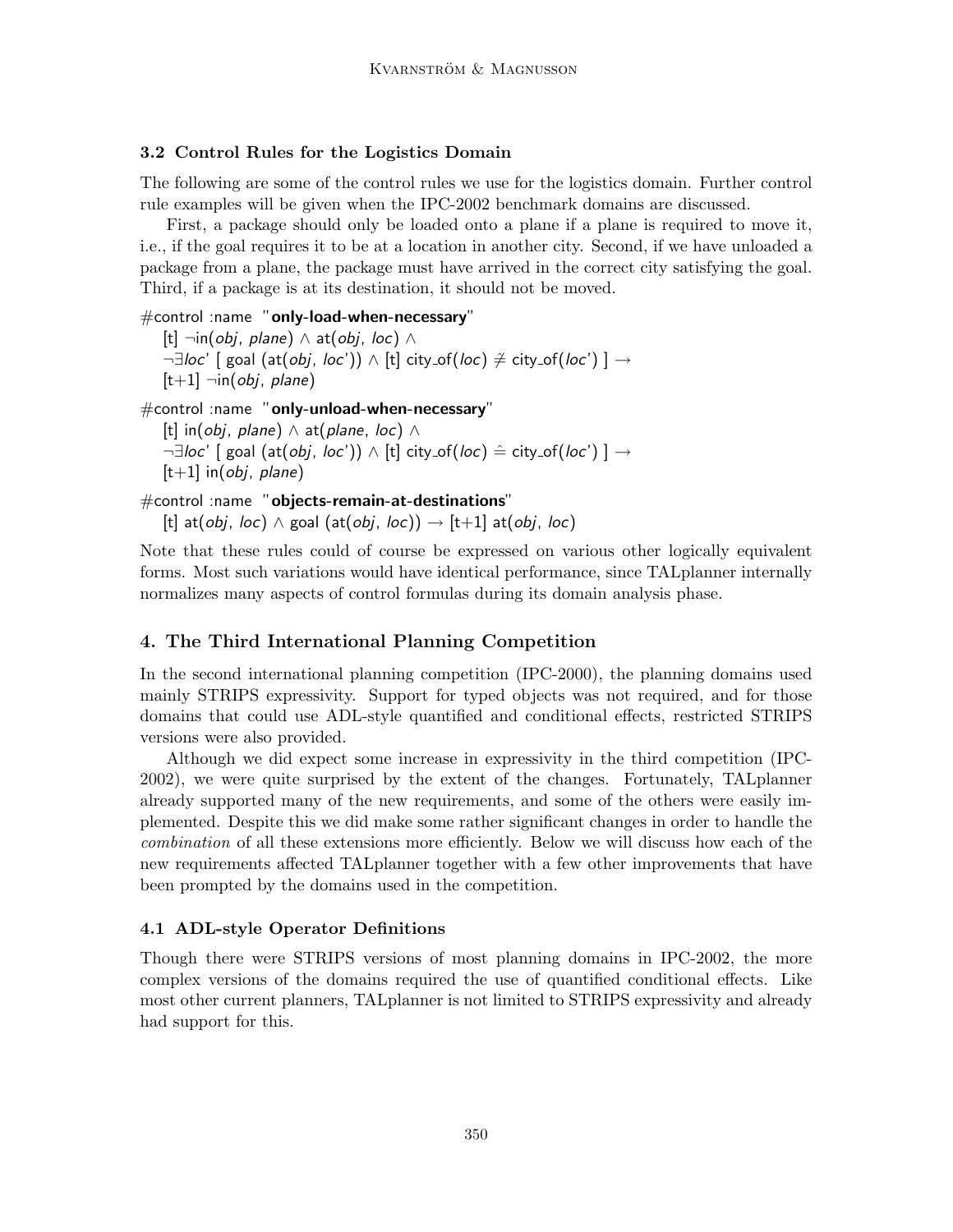### 4.2 Numeric Types and Arithmetic

All IPC-2000 domains that required numeric values emulated these values using ordinary objects. In the Miconic-10 elevator domain, for example, floor numbers were emulated using objects named f0, f1, and so on. The next floor was not calculated as  $f + 1$  but by using an explicitly defined predicate above(floor, floor).

The same approach was taken in the simplest versions of the IPC-2002 domains, but there were also "Numeric" versions of these domains where numeric types were required and where arithmetic operators were used. This was already supported by TALplanner, but unfortunately there was not enough time to write control rules for these domains.

#### 4.3 Concurrency

Despite the fact that some IPC-2000 domains provided the potential for using concurrent actions, such as driving several trucks concurrently in the logistics domain, there was no reward for exploiting this potential. Plan quality was measured in terms of the number of operators in a plan, not in terms of the amount of time required to execute the plan. Consequently, several planners (including TALplanner) only generated sequential plans, even for highly concurrent domains.

In IPC-2002, plan quality was mainly measured in terms of the timepoint at which the last operator finished executing (the "makespan" of the plan, in scheduling terms), and any planner generating sequential plans would have been severely handicapped. Fortunately a concurrent version of TALplanner had already been implemented, together with support for resources (Kvarnström et al., 2000), and could be used in the competition.

Although concurrent TALplanner had already been applied to a number of domains, the competition provided us with a more varied set of domains that sometimes exploited concurrency in slightly different ways. This provided us with new ideas for improvements to TALplanner, and several minor enhancements to TALplanner's formula analysis algorithms were implemented during the first phase of the competition, allowing it to handle certain types of control formulas more efficiently when doing concurrent planning.

#### 4.4 Operators with Non-Unit and Context-Dependent Duration

In IPC-2000, each plan operator used a single time step. In the SimpleTime and Timed versions of the IPC-2002 planning domains, operators could have a non-unit duration, so that (for example) walking requires more time than driving. This was already supported by TALplanner, and no changes were required.

In the Timed versions of the IPC-2002 planning domains, the durations of some operators could also be context-dependent, and could be specified using arithmetic expressions, requiring support for numeric types as already discussed above. For example, the time required to drive a truck between two locations could be specified as the distance between the locations divided by the speed of this particular truck. This was also already supported by TALplanner.

TALplanner also permits effects to take place at multiple timepoints within the duration of an action, although this was not used in the competition.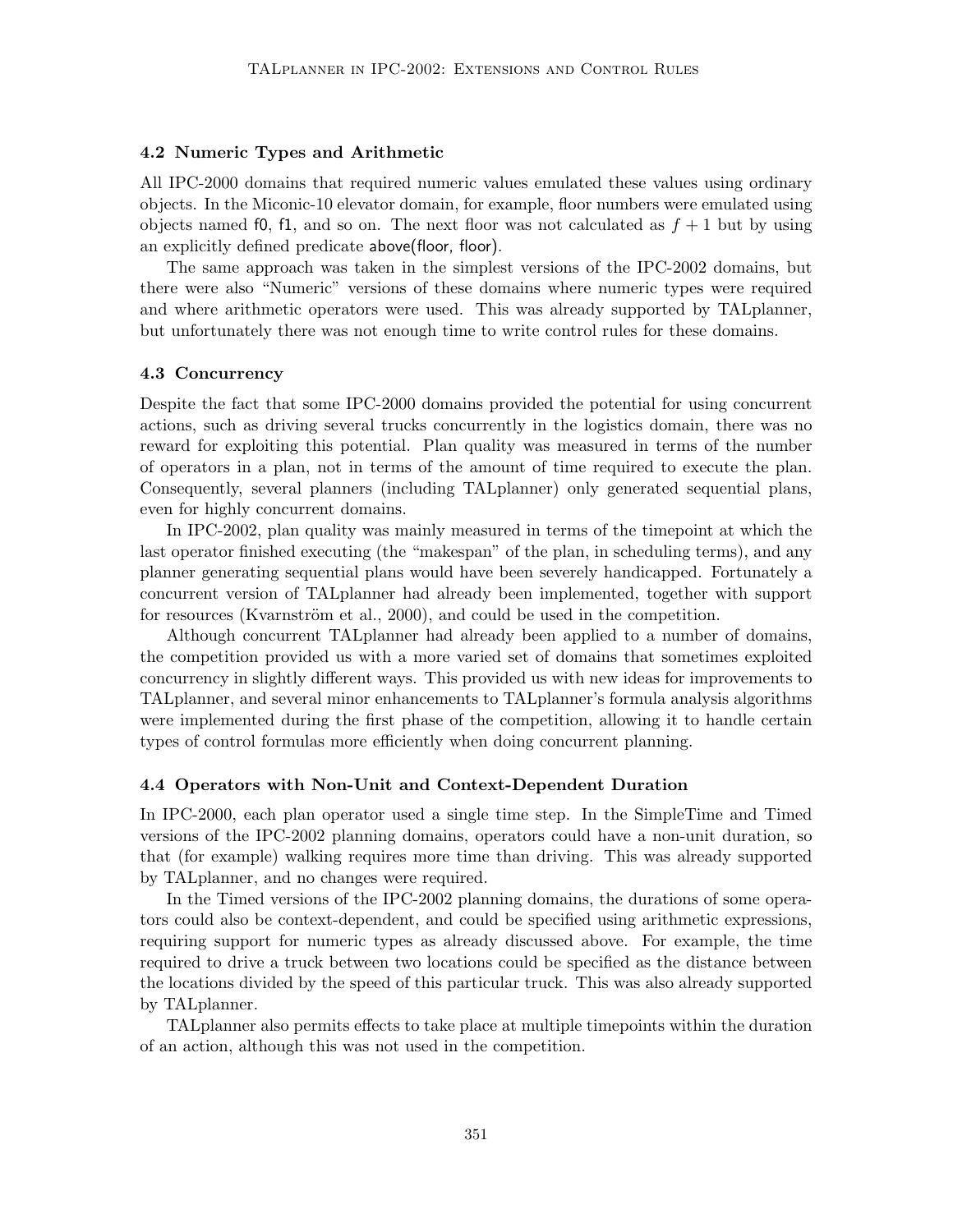### 4.5 Non-Integer Time

Some of the IPC-2002 contest domains required operator durations to be calculated with a precision of at least three decimals, which posed a problem for us. The underlying TAL-C logic is based on integer time, and therefore the same is true for TALplanner. Introducing non-integer time properly would have required changes to the underlying TAL semantics, which could not be done in the time that was available, and therefore we simply multiplied durations by a thousand. When printing a plan, all time values were divided by a thousand.

#### 4.6 Operators with Extended Duration

In the initial implementation of TALplanner (in 1998–1999), it was assumed that although operators might have extended durations, something interesting would be happening at a significant proportion of the discrete time steps within that duration. For example, an operator invoked at  $t$  might have a duration of  $5$  time steps, where some effects take place at time  $t + 1$ , some at time  $t + 4$ , and some at time  $t + 5$ . This assumption influenced some of the algorithms and data structures in TALplanner, and appeared reasonable at the time, since most planning domains in the literature only used single-step operators.

Nevertheless, it was always our intention to extend these algorithms and structures to handling plans with sparse effects, where most discrete time steps contain no effects at all. Doing this would not have been difficult, but partly for that very reason – there were more interesting research issues to be tackled instead – it was continuously postponed.

IPC-2002 finally provided us with a compelling reason to change the data structures, together with a number of example domains that could be used to test the changes. For example, an operator in a timed domain from IPC-2002 might have a duration of (say) 89.237, requiring 89237 discrete time steps, where all effects take place at the beginning or at the end of the action. This led us to implement a new sparse state structure and change a few algorithms whose time complexity accidentally depended on the duration of an operator rather than the number of time steps where something actually happened. The current version of TALplanner allows both state structures to be used depending on the characteristics of each planning domain.

#### 4.7 The "No Moving Targets" Rule

As already mentioned, TALplanner's semantics is based on the use of TAL, while the planning competition uses PDDL2.1. While the semantic differences between these two approaches are usually not a major problem, we did have some trouble with the way the effects of durative actions are modeled in PDDL2.1. In essence, PDDL2.1 predicates or numerical fluents that are affected by the effects of an action are considered to be "moving targets", and the preconditions of another action are not allowed to refer to them at the same timepoint. Instead, a certain intermediate interval (arbitrarily chosen to be 0.001 units of time) is required between the assertion of a fact and the subsequent use of that fact, even at the beginning of the plan where actions cannot begin exactly at time 0. In TAL, effects taking place at time t are assumed to give fluents their new values exactly at that timepoint, and those values can immediately be used. If there is some uncertainty in the exact time when the effect takes place, one can for example explicitly state that the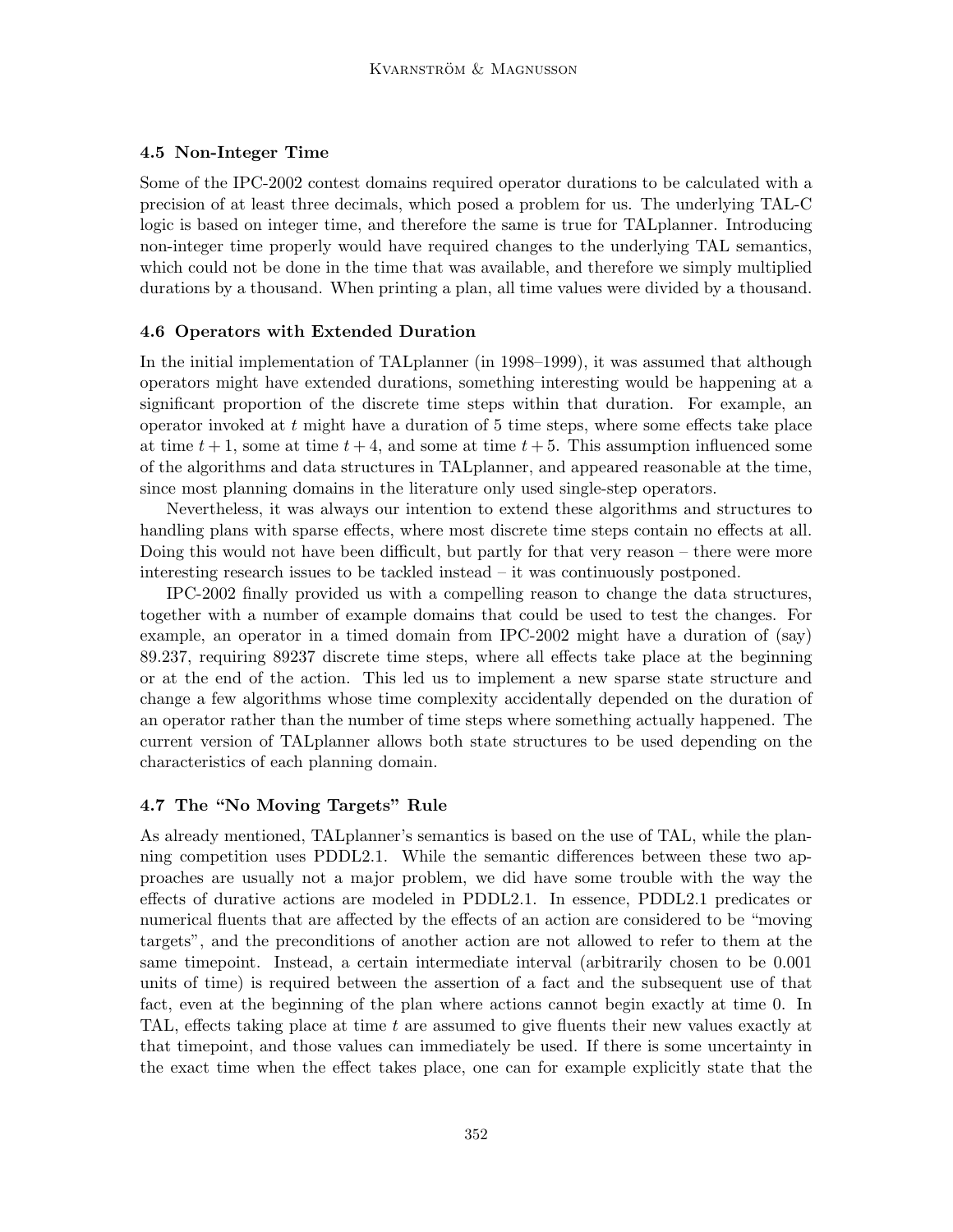value is unknown during the inner part of a certain interval but is known at the end of that interval (though this is not yet implemented in TALplanner).

Changing TALplanner to use the exact PDDL2.1 semantics was out of the question, since this would change some of the most fundamental assumptions in the planner. Instead it was necessary to come up with a workaround that let us simulate this semantics. There are several ways this could be done. One method would involve making minor changes to the action definitions in order to assert the final effects of each action slightly later (0.001 units of time later, to be exact). During the competition we instead implemented a trivial modification to the way a plan is printed: At any timepoint where something happens in the plan (for example, where an operator is invoked), an additional delay of 0.001 is inserted. This ensures that all plans are safe according to PDDL2.1 semantics but sometimes leads to generating slightly worse plans than necessary.

#### 4.8 Finding Shortest Paths

In the Rover and DriverLog domains, vehicles and/or people must travel along road networks, where different roads may have different costs (lengths) and where it is essential to take the shortest path between any two points.

Although it is possible to define a shortest path algorithm using TALplanner's input language, the formulas become somewhat complicated. Finding the shortest path between two locations in a weighted graph of places and roads seems to be useful in many domains, and therefore such an algorithm was implemented directly in the planner.

In fact, two algorithms were implemented: One for finding the cost of the shortest path between two given locations, and one for finding the distance to the closest location satisfying a given formula (for example the closest location which is a reasonable destination for a certain truck in the DriverLog domain). These functions can be called from control rules in order to ensure that each step one takes leads to a location which is on some shortest path to the current destination.

### 5. Modeling the Competition Domains

Of the eight planning domains in the third International Planning Competition, six were intended for hand-tailored planners. Except for the final domain, UMTranslog-2, all domains exist in at least four different variations: STRIPS, Numeric (where numeric quantities are involved), SimpleTime (where operators take constant non-unit time), and Timed (where operator durations may depend on the actual parameters in a specific operator invocation). TALplanner participated in all six domains, but due to lack of time for creating control rules, we limited our participation to the STRIPS, SimpleTime, and Timed versions of the domains.

In this section we will describe how the domains were translated from PDDL2.1 to TALplanner, and discuss some of the control rules that were created to handle the domains more efficiently. The main focus will be on two domains: ZenoTravel and Satellite. For these domains we will describe most of the control rules that were used in the competition as well as the incremental process of creating the rules, omitting only a few technical details and a couple of complex rules that turned out to have minimal impact on planner performance and plan quality. For the remaining domains (Depots, DriverLog, Rovers, and UMTranslog-2)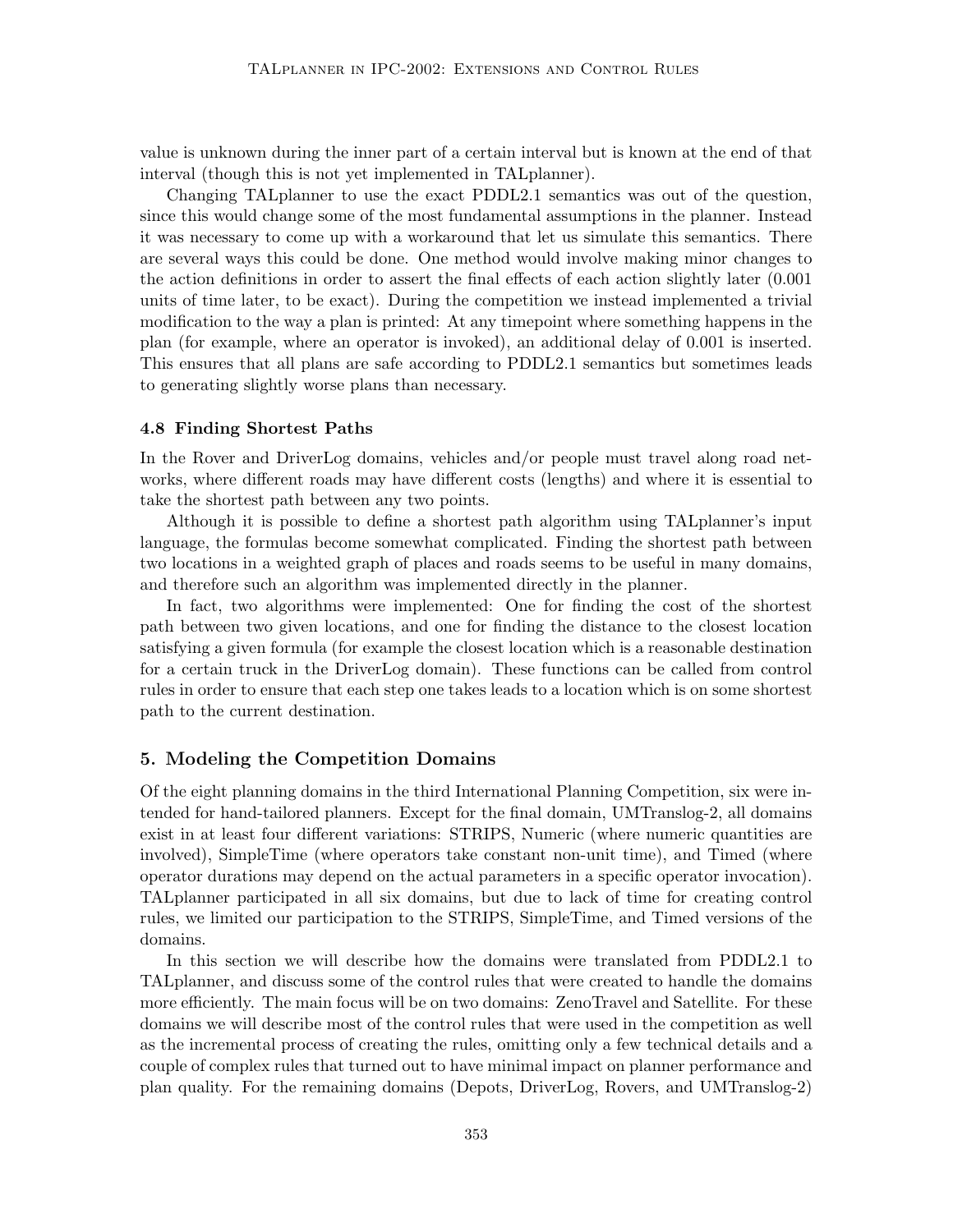we will describe the general intuitions behind our control rules, omitting the actual formulas due to space restrictions. First, though, we will begin with a few comments on the process of formalizing planning domains.

### 5.1 Using Pre-defined PDDL Domains: Half the Work in Twice the Time?

In order to create a formal description of a real-world planning domain, it is of course always necessary to have a thorough understanding both of the domain itself and of how plans for the domain are eventually going to be used. There are several reasons why this is required, and most of these reasons are equally valid regardless of whether the formalization will eventually be used as the input to a fully automated planner or to a hand-tailored planner like TALplanner.

First, understanding the domain is required in order to determine what aspects of the domain truly need to be modeled (as types, predicates and functions) and what aspects can be abstracted away. For example, the standard formalization of the logistics domain does not model distances between locations, but allows trucks to move between any two locations in one time step. This is sufficient for some purposes, but a plan that is optimal given this abstraction may be extremely suboptimal if actually carried out by real trucks, which usually lack teleportation abilities. Similarly, it does not model package sizes or weights, or cargo capacities for trucks or airplanes. Neither does it model truck drivers, acceptable working hours for drivers, the additional costs incurred by overtime pay, or time required for maintenance activities such as changing to winter tires once a year. Which of these aspects need to be modeled depends very much on the particular application one has in mind.

Second, a detailed understanding of the domain is required in order to determine what operators are available to the planner and exactly how their preconditions and effects should be represented within the abstract logical model of the domain.

And finally, for hand-tailored planners, the domain must be understood in order to be able to guide a search algorithm using domain-dependent heuristics or control rules.

Usually all of these aspects of a domain are modeled at the same time, and much of the information and knowledge about the domain that was gathered in order to find a suitable set of predicates and operators – which is needed even for a fully automated planner – can be reused in the development of control rules or heuristics for a hand-tailored planner.

In the planning competition, however, the task is divided into two parts: The organizers define a set of domains using PDDL2.1, and then it is up to the competitors in the handtailored track to find suitable ways of guiding their planners. In one way, one could say that the competitors only need to do half the work, since the formalization is already done and only the task of finding control rules remains. Unfortunately it is still necessary to understand the domain just as thoroughly in order to write control rules. For the more complex domains, doing this half of the work in isolation might easily take twice the time, since all the constraints involved in the domain have to be understood from a PDDL2.1 formalization rather than by talking to domain experts. This is especially true for the complex UMTranslog-2 logistics domain, where a significant amount of time was spent trying to determine exactly how packages were allowed to move and how they can be loaded into and unloaded from various kinds of vehicle.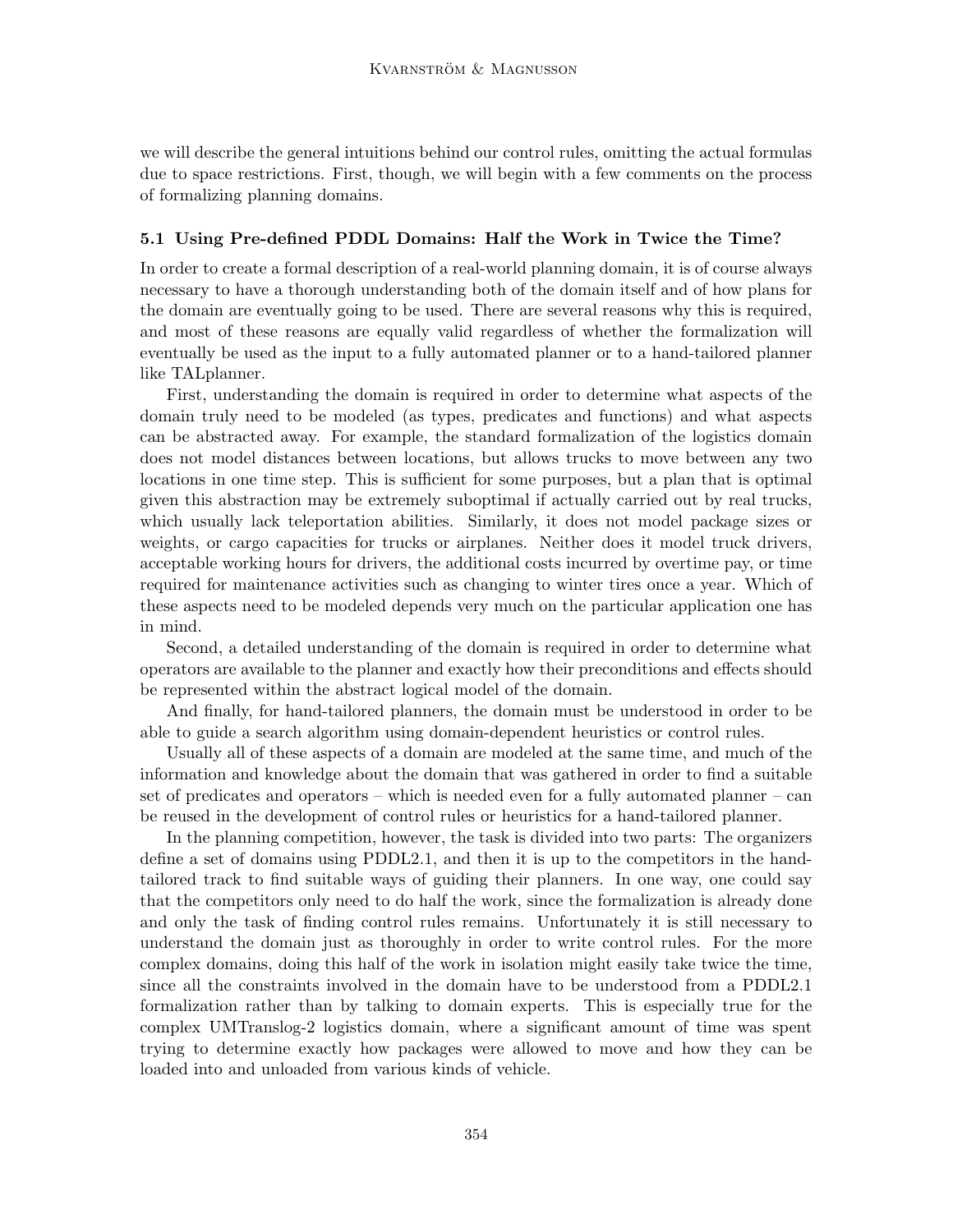

Figure 3: A ZenoTravel problem instance (STRIPS problem 6)

Another problem caused by having to use a predefined formalization of a planning domain is that the degree of detail used in the model is determined in advance. In the real world there would more likely be a *minimum* level of detail required, and anything above this level would be acceptable. It may not seem like this should be a problem – intuitively, adding new details to a planning problem ought to make it harder, and so it would be best to remain at the minimum level of detail. But this is not always true, especially not when control rules are involved. This will be seen in the timed ZenoTravel domain, for example, where some control rules would be both simpler and more effective if it was possible to refuel to a specific level, just like in the real world, rather than just having a simple abstract refuel operator that unconditionally fills the tank completely.

This should not be taken as a complaint against the organization of the competition – allowing different planners to use different formalizations would of course be completely infeasible. Nevertheless, it does present some additional problems that are not encountered to the same degree in real-world domains and that deserve to be mentioned here.

#### 5.2 The ZenoTravel Domain

In the ZenoTravel domain, there are a number of aircraft that can fly people between cities. There are five actions available: Persons may board and debark aircraft, and aircraft may fly, zoom (fly quickly, using more fuel), and refuel. There are no restrictions on how many people an aircraft can carry. Flying and zooming are equivalent except that zooming is generally faster and uses more fuel. Figure 3 shows an example problem, with arrows pointing out goal locations.

#### 5.2.1 ZenoTravel: STRIPS

Below we show the operator definitions for the STRIPS version of the ZenoTravel domain. These operators have been more or less directly translated from the PDDL representation. The main difference is that the PDDL representation uses PDDL2.1 level 1, with single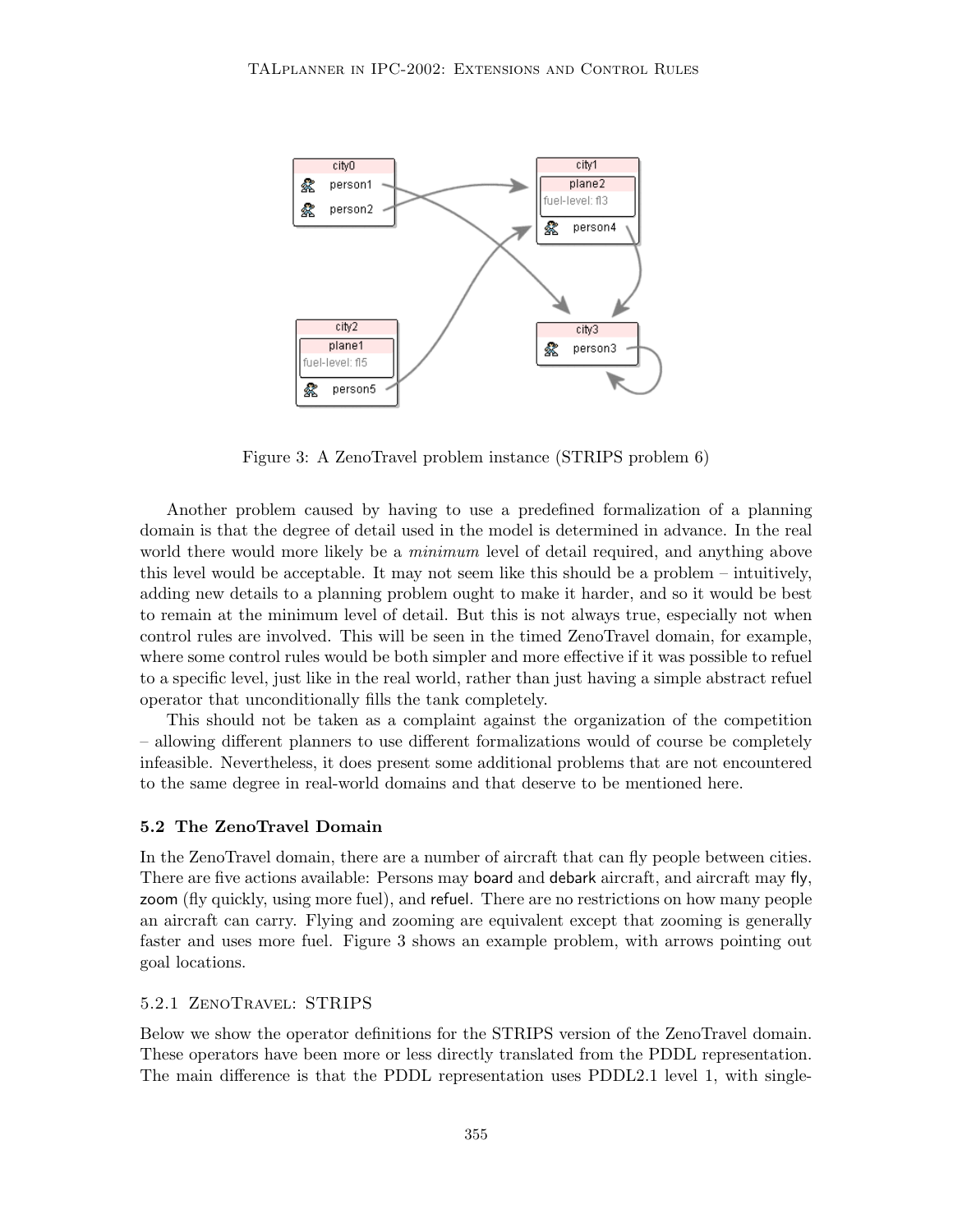step actions, which has a stricter concept of mutual exclusion than TALplanner does and automatically enforces certain invariants, such as the fact that an aircraft should not leave if a person is boarding, because the location of the aircraft is modified by fly and used in the precondition of board. The TAL-C semantics used by TALplanner is more similar to PDDL2.1 level 3 (with durative actions), where such invariant conditions must be stated explicitly. This is done using prevail conditions, which are considered to be separate from true pre-conditions. Note that in the STRIPS formalization fly and zoom take the same amount of time, since only single-step actions are possible.

#operator **board**(*person, aircraft, city*) : at t :precond [t] at(person, city)  $\wedge$  at(aircraft, city) : prevail  $[t+1]$  at (*aircraft*, *city*) :effects  $[t+1]$  at(*person, city*) := false,  $[t+1]$  in(*person, aircraft*) := true #operator **debark**(*person, aircraft, city*) :at t :precond [t] in(person, aircraft)  $\land$  at(aircraft, city) : prevail  $[t+1]$  at (*aircraft*, *city*) :effects  $[t+1]$  in(*person, aircraft*) := false,  $[t+1]$  at(*person, city*) := true #operator fly(aircraft, city1, city2, flevel1, flevel2) :at t :precond [t] at(aircraft, city1)  $\land$  fuel-level(aircraft, flevel1)  $\land$  next(flevel2, flevel1) :effects  $[t+1]$  at(*aircraft, city1*) := false,  $[t+1]$  fuel-level(*aircraft, flevel1*) := false,  $[t+1]$  at(aircraft, city2) := true,  $[t+1]$  fuel-level(aircraft, flevel2) := true #operator zoom(aircraft, city1, city2, flevel1, flevel2, flevel3) :at t :precond [t] at(*aircraft, city1*)  $\land$  fuel-level(*aircraft, flevel1*)  $\land$ next(flevel2, flevel1)  $\land$  next(flevel3, flevel2) :effects  $[t+1]$  at(aircraft, city1) := false,  $[t+1]$  fuel-level(aircraft, flevel1) := false,  $[t+1]$  at(aircraft, city2) := true,  $[t+1]$  fuel-level(aircraft, flevel3) := true #operator refuel(aircraft, city, flevel, flevel1) :at t :precond [t] fuel-level(aircraft, flevel)  $\land$  next(flevel, flevel1)  $\land$  at(aircraft, city) : prevail  $[t+1]$  at (*aircraft*, *city*) :effects  $[t+1]$  fuel-level(aircraft, flevel) := false,  $[t+1]$  fuel-level(aircraft, flevel1) := true

After translating the operator definitions, it is time to create a set of control rules. There are basically two ways of doing this: First, one can sit down and think about suitable properties for a plan, and then write control rules that ensure that these properties will hold. Second, one can instruct the planner to show each branch that is explored in the search tree, and by observing the output one can identify "obviously stupid" choices made by the planner, such as choosing an action instance that inevitably leads to backtracking or performing actions that are useless given the goals. Control rules can then be written to prevent these branches of the tree from being explored. Both of these approaches will be covered here.

We begin with the first method, attempting to find a number of reasonable control rules simply by thinking about the properties of the ZenoTravel domain. Given some experience from other planning domains, this is in fact quite easy. For example, in many domains there are certain goals such that once they are satisfied, one should never allow them to be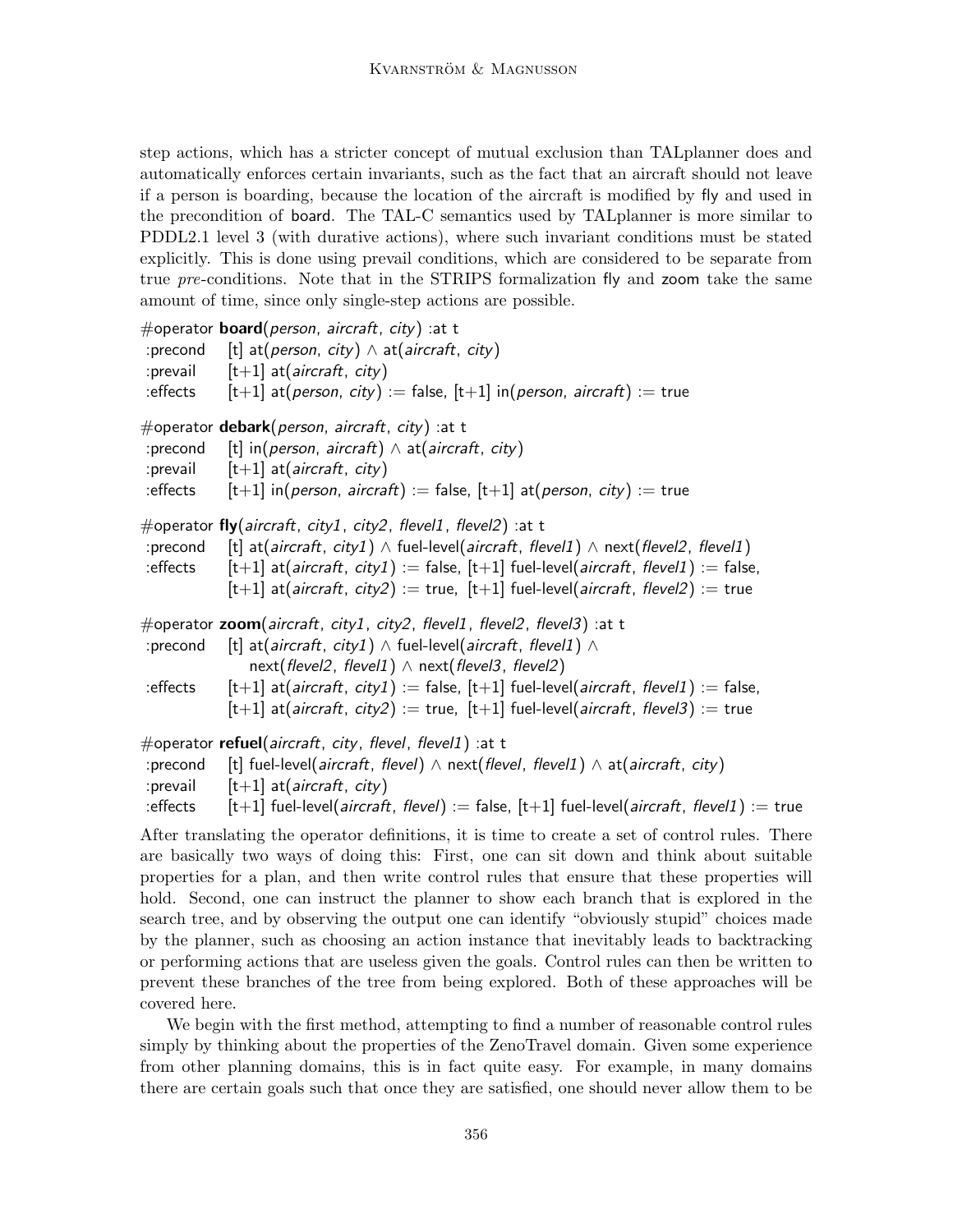destroyed. In the ZenoTravel domain, people who are at their destinations never need to board an aircraft, which gives rise to the following control rule:

#control :name "only-board-when-necessary"

[t]  $\neg$ in(person, aircraft)  $\wedge$  [t+1] in(person, aircraft)  $\rightarrow$  $\exists$ city, city2 [ [t] at(person, city)  $\land$  goal(at(person, city2))  $\land$  city  $\neq$  city2 ]

This TAL formula states that if we have a state transition from the person not being in the aircraft at time t to the person being in the aircraft at time  $t+1$ , (that is, if the person just boarded the aircraft), then there must be a reason why this is allowed: The person must be in a certain city and there must be a goal that the person should be in another city.

As noted previously control formulas can usually be written in many different forms. For example, it would have been equally valid to state that if a person is at a city (and therefore not in an aircraft), and is not required to be somewhere else, then at the next timepoint that person should still not be on board an aircraft:

#### #control :name "only-board-when-necessary"

[t] at(person, city)  $\land \neg \exists$ city2 [ goal(at(person, city2))  $\land$  city  $\neq$  city2 ]  $\rightarrow$  $[t+1]$   $\neg$ in(*person*, *aircraft*)

Note that although it may at first glance appear that a planner would have to be extraordinarily stupid to destroy goals that have already been satisfied, there are also many cases where temporarily destroying a goal is necessary in order to satisfy other goals. For example, if there is a goal that a certain aircraft should be at a certain location and it has already reached that destination, it might still have to fly a number of people to their destinations before it can return to its own destination.

Another natural idea (since aircraft do not follow predetermined routes in ZenoTravel, as they usually do in real life) would be to say that people should only debark when they have reached their final destination:

### #control :name "only-debark-when-in-goal-city"

[t] in(person, aircraft)  $\wedge$  [t+1]  $\neg$ in(person, aircraft)  $\rightarrow$  $\exists$ city  $\lceil$  [t] at(aircraft, city)  $\land$  goal(at(person, city)) ]

There is a potential problem with this rule: In some cases an optimal plan might require a number of people to debark one plane and then board a number of other planes, which could fly them to their destination concurrently, and this is strictly forbidden by only-debark-whenin-goal-city. This is a common problem that occurs for many planning domains, and it is up to the user to determine what to do depending on the requirements of the application for which the planner is being used.

There are a number of possible choices: We could ignore this problem and accept suboptimal plans, skip the rule completely and let the planner search through a vastly greater search space in order to find a plan which is guaranteed to be optimal, or as a compromise, attempt to create a weaker rule that does cut down the search space to some degree but gives optimal or closer-to-optimal plans. During the planning competition the conditions were somewhat artificial and were not clearly stated – would it be beneficial for a planner to spend ten times as much effort finding a plan if this plan was only five percent better, on average? We guessed that this would not be the case, and consequently we chose to include the control rule as stated above.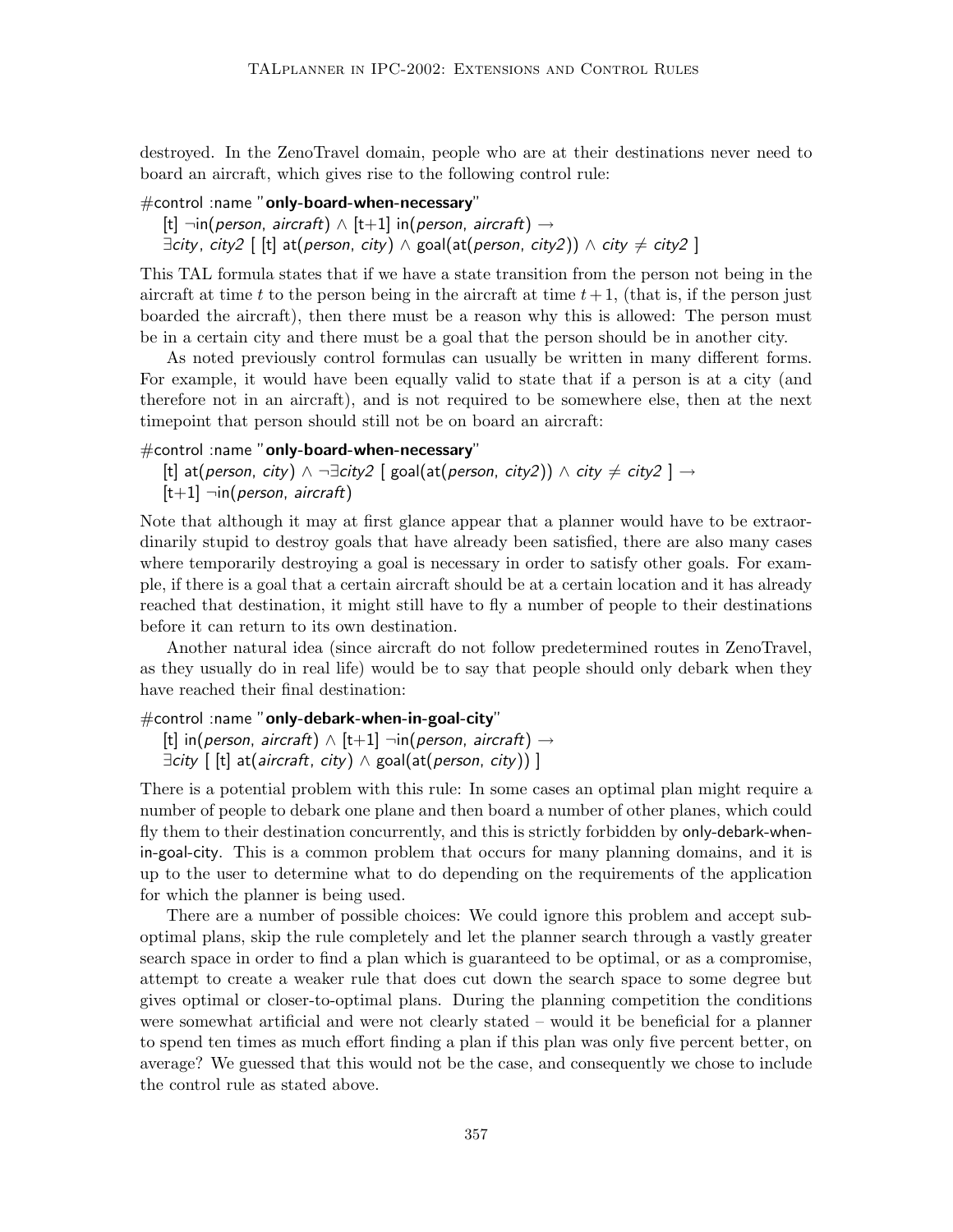In the future, a better solution would most likely be to prefer those plans where a person does not debark before reaching his destination but still *allow* other plans. This alternative will be discussed in more detail in the conclusions.

Given these two rules, we might now continue with the second approach to finding control rules. We run TALplanner on a simple problem instance and consider the operator sequences the planner examines during the depth-first search process. This is the beginning of such a sequence for the problem instance in Figure 3. The complete plan generated by the planner contains 123 operators and requires 60 time steps. It is shown here in the IPC-2002 STRIPS result format where the timepoint at which an action is invoked is followed by the action instance.

| $0:$ (board person4 plane2 city1)   | 4: (debark person2 plane2 city1)    | 8: (refuel plane1 city0 fl0 fl1)     |
|-------------------------------------|-------------------------------------|--------------------------------------|
| 0: (board person5 plane1 city2)     | 4: (debark person5 plane1 city1)    | 8: (refuel plane2 city1 fl0 fl1)     |
| 1: (fly plane1 city2 city0 fl5 fl4) | 5: (fly plane1 city1 city0 fl3 fl2) | 9: (fly plane1 city0 city1 fl1 fl0)  |
| 1: (fly plane2 city1 city0 fl3 fl2) | 5: (fly plane2 city1 city0 fl1 fl0) | 9: (fly plane2 city1 city0 fl1 fl0)  |
| 2: (board person1 plane1 city0)     | 6: (fly plane1 city0 city1 fl2 fl1) | 10: (refuel plane1 city1 fl0 fl1)    |
| 2: (board person2 plane2 city0)     | 6: (refuel plane2 city0 fl0 fl1)    | 11: (fly plane1 city1 city0 fl1 fl0) |
| 3: (fly plane1 city0 city1 fl4 fl3) | 7: (fly plane1 city1 city0 fl1 fl0) | 11 : (refuel plane2 city0 fl0 fl1)   |
| 3: (fly plane2 city0 city1 fl2 fl1) | 7: (fly plane2 city0 city1 fl1 fl0) | .                                    |

The beginning of the operator sequence appears to be reasonable, but after time 4, airplanes seem to be flying around randomly. There are no control rules guiding them, so apparently it was mainly luck that caused the planes to find reasonable cities to fly to at time 1 and 3. To make airplanes more goal-directed, we identify three important reasons why an airplane should move from city to city2: that the goal asserts that the aircraft must end up in city2 when the plan is complete, that one of its passengers wants to go to city2, or that there is a person waiting to be picked up by an airplane in city2. The following rule formalizes these three intuitions:

```
#control :name "planes-always-fly-to-goal"
```
[t] at(*aircraft, city*)  $\land$  [t+1]  $\neg$ at(*aircraft, city*)  $\rightarrow$  $\exists$ city2 [ [t+1] at(aircraft, city2)  $\wedge$  $(g \text{o}al(\text{at}(aircraft, city2)) \vee$  $\exists$  person  $\lceil \cdot \frac{1}{k} \rceil$  in(person, aircraft)  $\wedge$  goal(at(person, city2))  $\lceil \vee \frac{1}{k} \rceil$  $\exists$  person  $\lceil$  [t] at(person, city2)  $\land$  goal( $\neg$ at(person, city2)) ]) ]

With these control rules, TAL planner can quickly produce a set of plans for the 20 "handcoded" problems from the IPC-2002 competition, and although the plans will not be optimal, they will not be nearly as bad as the example given above. Together, the plans require a total of 7164 operators and 618 time steps. The plan for the example in Figure 3 requires 20 operators and 7 time steps.

Nevertheless, there are still some improvements that can be made. The first criterion is too admissible: It allows a plane to visit its destination even if it still needs to pick up or drop off passengers. One way of preventing this would be to add the condition that all passengers must have reached their destinations:

 $#$ define [t] all-persons-arrived:

 $\forall$ person, city [ goal(at(person, city))  $\rightarrow$  [t] at(person, city) ]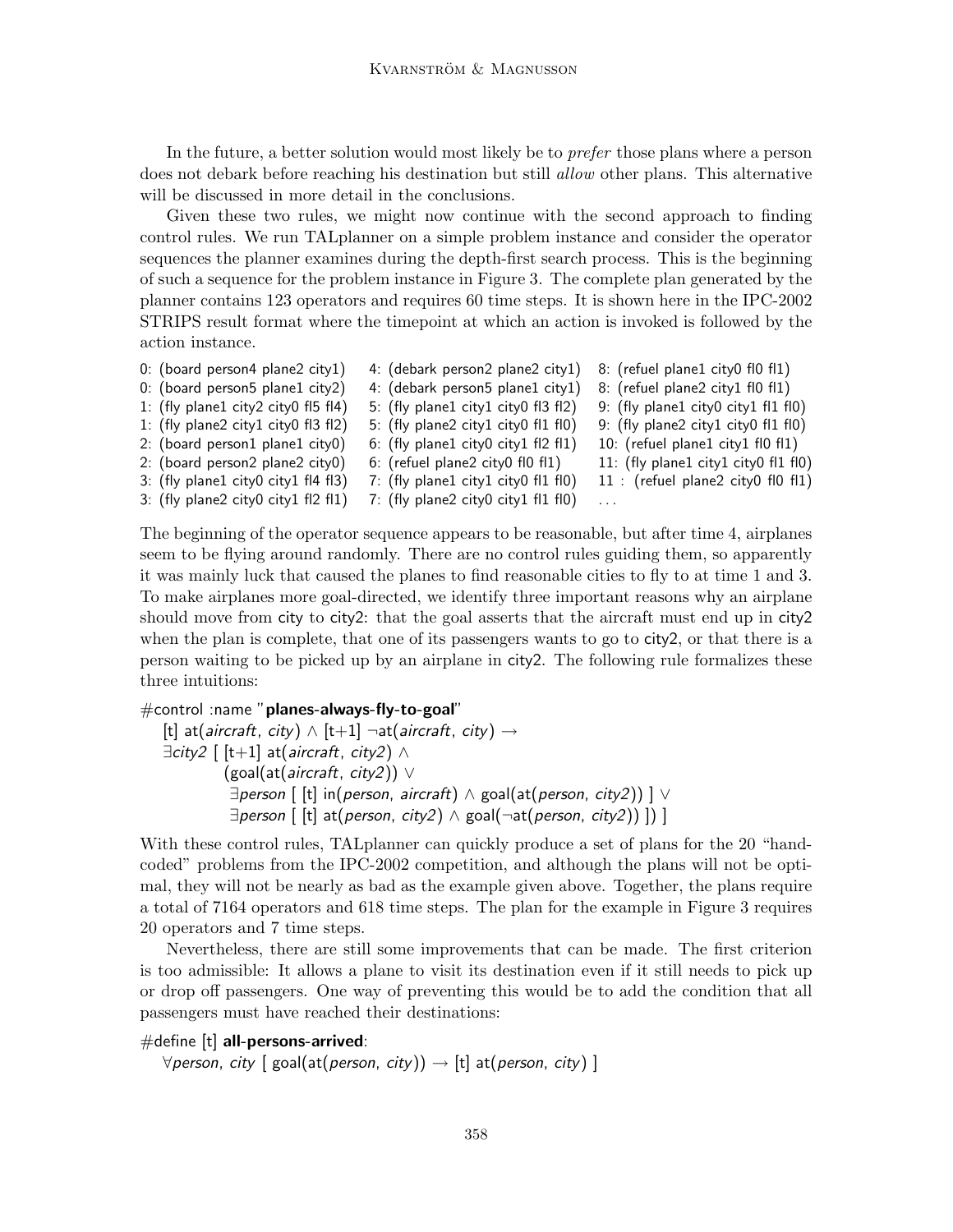#control :name "planes-always-fly-to-goal"

```
[t] at(aircraft, city) \wedge [t+1] ¬at(aircraft, city) \rightarrow\existscity2 [ [t+1] at(aircraft, city2) \wedge([t] all-persons-arrived \wedge goal(at(aircraft, city2)) \vee\existsperson \lceil [t] in(person, aircraft) \wedge goal(at(person, city2)) ] \vee\exists person \lceil [t] at(person, city2) \wedge goal(\negat(person, city2)) ]) ]
```
This improves plan quality slightly, and TALplanner now requires 7006 operators and 575 time steps. But the new control rule is in fact too strict, which can be seen in the following plan tail for handcoded STRIPS problem number 3:

14: (fly plane2 city4 city7 fl2 fl1) 14: (fly plane4 city8 city9 fl3 fl2) 14: (refuel plane1 city6 fl2 fl3) 14: (refuel plane3 city9 fl4 fl5) 15: (debark person24 plane4 city9) 15: (debark person28 plane4 city9) 15: (debark person34 plane2 city7) 15: (refuel plane1 city6 fl3 fl4) 15: (refuel plane2 city7 fl1 fl2) 15: (refuel plane3 city9 fl5 fl6) 15: (refuel plane4 city9 fl2 fl3) 16: (fly plane1 city6 city8 fl4 fl3) 16: (fly plane3 city9 city4 fl6 fl5)

In this example, plane1 and plane3 had to wait until all passengers had debarked from several other planes until they could go to their final destinations, even though we can clearly see that there was no real reason for them to wait, because all potential passengers had already been picked up and **plane1** and **plane3** already had enough fuel. We once again alter the control rule according to this new insight: A plane can go to its final destination if all passengers on board the plane are headed towards the same destination and there is no person left to be picked up (that is, all persons have already arrived or are currently on board planes).

## $#$ define  $[t]$  all-persons-arrived-or-in-planes:

 $\forall$ person, city [ goal(at(person, city))  $\rightarrow$  [t] at(person, city)  $\lor$  ∃aircraft [ in(person, aircraft) ] ]

```
#control :name "planes-always-fly-to-goal"
     [t] at(aircraft, city) \wedge [t+1] \negat(aircraft, city) \rightarrow[t+1] at(aircraft, city2) ∧
                  ((goal(at(aircraft, city2)) \wedge [t] all-persons-arrived-or-in-planes \wedge\forallperson [ [t] in(person, aircraft) \rightarrow goal(at(person, city2)) ]) \lor\exists person \lceil \text{[t]} \text{ in}(\text{person}, \text{aircraft}) \wedge \text{goal}(\text{at}(\text{person}, \text{city2})) \rceil\exists person \left[ \begin{array}{c} \text{[t]} \text{ at} \text{ (person, city2)} \land \text{goal} \text{ (} \text{net} \text{ (person, city2)} \text{ )} \end{array} \right]
```
This yields another minor improvement, and TALplanner now requires 6918 operators and 564 time steps. For the example used above, the end of the plan now looks as follows:

| 14: (fly plane1 city6 city8 fl2 fl1) | 15: (debark person24 plane4 city9)   |
|--------------------------------------|--------------------------------------|
| 14: (fly plane2 city4 city7 fl2 fl1) | 15: (debark person28 plane4 city9)   |
| 14: (fly plane4 city8 city9 fl3 fl2) | 15: (debark person34 plane2 city7)   |
| 14: (refuel plane3 city9 fl4 fl5)    | 15: (fly plane3 city9 city4 fl5 fl4) |

We once more study the plans generated by the current set of rules and quickly identify another obvious problem: Any number of airplanes may fly to the same location to pick up the same person. Once again, it is necessary to find a reasonable balance between finding optimal plans and finding plans quickly. In the contest, we attempted to find a high quality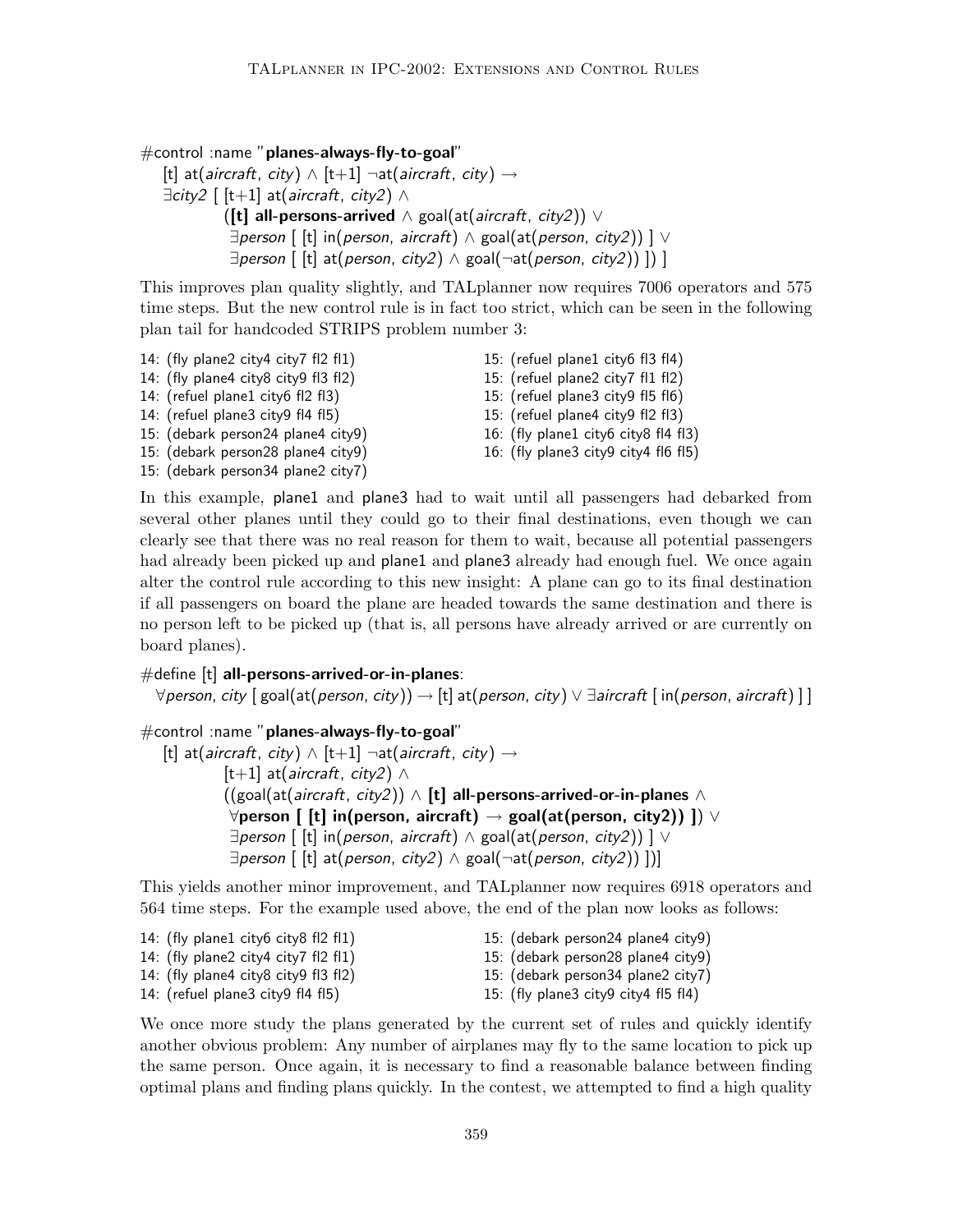(but probably non-optimal) plan as quickly as possible. This was done by ensuring that no more than one airplane may go to any given place at the same time, if the sole purpose for going there is to pick up a person who is waiting:

```
\#control :name "planes-always-fly-to-goal"
   [t] at(aircraft, city) \land [t+1] \negat(aircraft, city) \rightarrow\existscity2 [ [t+1] at(aircraft, city2) \wedge((goal(at(aircraft, city2)) \land [t] all-persons-arrived-or-in-planes \land\forall person [ [t] in(person, aircraft) \rightarrow goal(at(person, city2)) ]) \lor\exists person \lceil [t] in(person, aircraft) \wedge goal(at(person, city2)) ] \vee\exists person [ [t] at(person, city2) \land goal(¬at(person, city2)) ] \land¬∃aircraft2 [ [t+1] at(aircraft2, city2) \land aircraft2 \neq aircraft ])]
```
This rule provides a major improvement, and the complete set of plans now requires 5075 operators and 434 time steps.

So far, we have controlled where airplanes fly, when people board an airplane, and when they debark. There are no rules governing refueling, and a quick look at a plan for one of the larger problem instances reveals that whenever an aircraft has nothing else to do, it will refuel. This seems a little bit wasteful, but we are satisfied with adding a rule stating that airplanes must only refuel when their tanks are empty. This rule is not perfect, since an airplane may miss an opportunity to "pre-emptively" refuel and it can still refuel one fuel level even if it is not going to fly, but it does provide a significant improvement, bringing the number of operators down to 4234. The number of time steps is still 434.

A few minor adjustments were made to these rules before they were used in the competition. These adjustments include a modification to only-board-when-necessary to ensure that a person who must travel from  $\dot{c}$  ty to  $\dot{c}$  ity  $\dot{c}$  will choose a plane that already needs to visit both city and city2, if this is possible, since this is less likely to increase the total number of flights.

One final change is prompted by the fact that the intended differences in timing between fly and zoom cannot be modelled correctly in the STRIPS version of the domain. Since all operators must take the same amount of time, the only difference between these two operators is that zoom uses twice as much fuel. Although it would have been possible to add a control rule ensuring that zoom was not used, it was easier to simply remove the zoom operator from the domain definition.

## 5.2.2 ZenoTravel: SimpleTime

The SimpleTime version of ZenoTravel is quite similar to the STRIPS version, the only difference being that actions may have non-unit duration and that certain preconditions must hold throughout the execution of an action. The TALplanner operator definitions are changed accordingly. For example, the board and fly operators can be changed as follows:

```
#operator board(person, aircraft, city) :at t
:precond [t] at(person, city) \land at(aircraft, city)
: prevail [t+1, t+20] at (aircraft, city)
:duration 20
:effects [t+1] at(person, city) := false, [t+20] in(person, aircraft) := true
```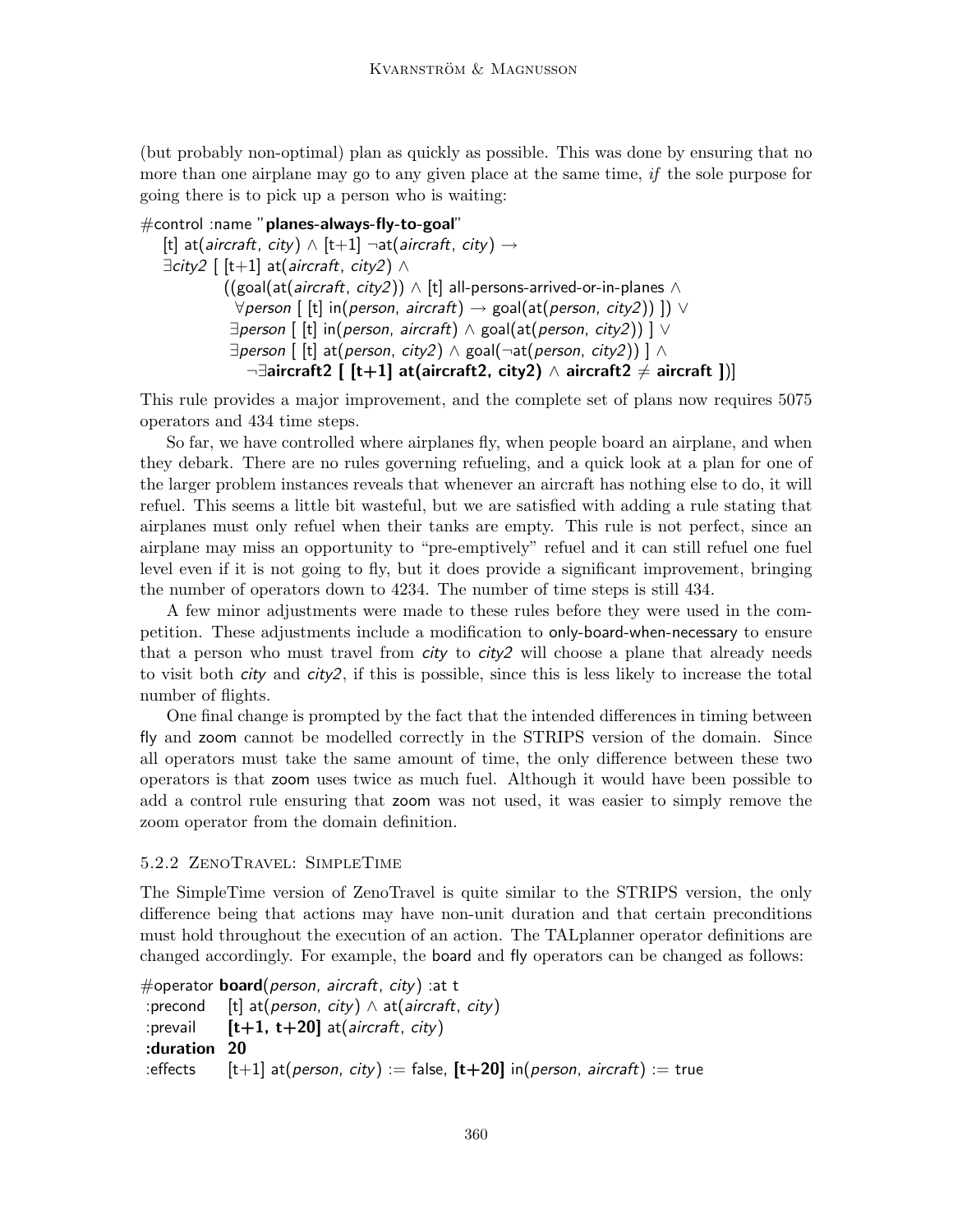

Figure 4: A ZenoTravel problem instance (SimpleTime problem 3)

```
#operator fly(aircraft, city1, city2, flevel1, flevel2) :at t
:precond [t] at(aircraft, city1) \land fuel-level(aircraft, flevel1) \land next(flevel2, flevel1)
:duration 180
:effects [t+1] at(aircraft, city1) := false, [t+1] fuel-level(aircraft, flevel1) := false,
             [t+180] at(aircraft, city2) := true, [t+180] fuel-level(aircraft, flevel2) := true
```
If we run the planner on a set of SimpleTime problem instances, we get almost immediate results: The planner claims that there is no plan for any of the instances. The reason for this is, of course, that the control rules must be satisfied in any valid plan, and those rules were designed with the underlying assumption that actions had unit duration. For example, consider planes-always-fly-to-goal, which states that if a plane leaves a city at time t, it should be at a meaningful destination at  $t+1$ . When the fly action is invoked the plane must be at some city city1, but beginning at the next time step there will be an interval where the aircraft is not present in any city at all, until it finally arrives in city2 180 time steps later. In other words, planes-always-fly-to-goal now ensures that the fly operator cannot be used at all, which is not quite what was originally intended.

One way of solving this problem would be to alter planes-always-fly-to-goal to say that if a plane leaves a city at time t, it should be at a meaningful destination at  $t+180$ . Unfortunately, the duration of the flight would then be encoded directly in the control rule instead of only in the operator, and so it would not work in the Timed version, where operators have variable durations – in fact, it would not even work in SimpleTime, because the zoom operator must also be taken into account.

Instead, the domain model is augmented with a new fluent flying-to(aircraft, city) which keeps track of whether a plane is flying, and if so, what its destination is. To ensure that this fluent is kept up-to-date, the following is added to the effects of the fly and zoom operators:

 $[t+1]$  flying-to(*aircraft*, *city2*) := true,  $[t+180]$  flying-to(*aircraft*, *city2*) := false // **for fly**  $[t+1]$  flying-to(*aircraft*, *city2*) := true,  $[t+100]$  flying-to(*aircraft*, *city2*) := false // for zoom

The planes-always-fly-to-goal rule above can now be changed as follows, stating that if an aircraft ceases to be at  $\dot{c}$ ty, then it must be flying to a reasonable destination:

#control :name "planes-always-fly-to-goal"

```
[t] at(aircraft, city) \land [t+1] \negat(aircraft, city) \rightarrow\existscity2 \lceil [t+1] flying-to(aircraft, city2) \wedge \dots ]
```
The same problem arises for boarding, and a new fluent boarding(person, aircraft) is added and used whenever necessary. Given these changes, the following are the first steps of the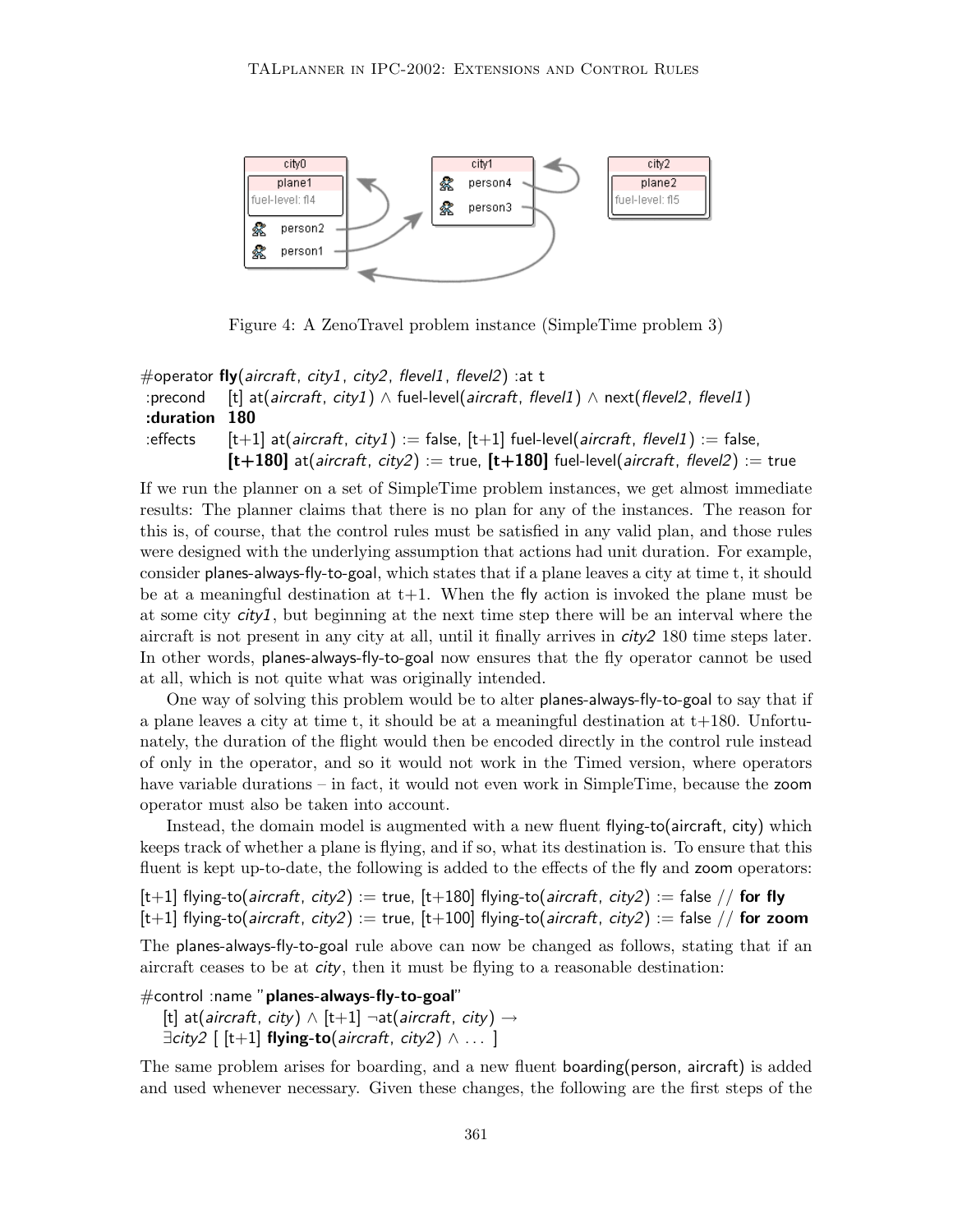plan generated by TALplanner for the problem instance in Figure 4, shown in the IPC-2002 timed result format where the timepoint at which an action is invoked is followed by the action instance and the duration of the action:

- 0: (board person1 plane1 city0) [20]
- 20: (fly plane1 city0 city1 fl4 fl3) [180]
- 20: (zoom plane1 city0 city1 fl4 fl3 fl2) [100]

Intuitively, flying and zooming plane1 at the same time should be impossible, but we have forgotten to specify this to the planner. Both actions have their preconditions satisfied at time 20, there are no prevail conditions, and the effects of the actions do not contradict each other since they take place at different timepoints: fly ends at time 200, while zoom ends at time 120.

There are several ways of specifying that fly and zoom are mutually exclusive. For example, it would be possible to introduce an interval effect stating that flying-to(*aircraft*, city2) must hold throughout the inner execution intervals of these actions, and become false at the end of each action:

 $[t+1,t+179]$  flying-to(*aircraft*, *city2*) := true,  $[t+180]$  flying-to(*aircraft*, *city2*) := false // **for fly**  $[t+1,t+ 99]$  flying-to(aircraft, city2) := true,  $[t+100]$  flying-to(aircraft, city2) := false // zoom

It would also be possible to use a semaphore resource: An aircraft-specific resource with an initial value of 1, which can be borrowed exclusively by the fly and zoom actions. When one of these solutions is used, TALplanner finally rewards us with a short and correct plan:

0: (board person1 plane1 city0) [20] 20: (fly plane1 city0 city1 fl4 fl3) [180] 200: (board person3 plane1 city1) [20] 200: (debark person1 plane1 city1) [30] 230: (fly plane1 city1 city0 fl3 fl2) [180] 410: (debark person3 plane1 city0) [30] ;; Plan length 6, maxtime 440

Can it be improved? Remember that the STRIPS version never made use of the zoom operator. But in the SimpleTime version, flying takes 180 time steps and uses one unit of fuel, zooming takes 100 time steps and uses two units of fuel, and refueling one unit takes 73 time steps.  $180 + 73$  is more than  $100 + 2 \cdot 73$  and therefore we have the opposite situation: zoom is always better than fly. Commenting out the unwanted fly operator yields the following plan:

0: (board person1 plane1 city0) [20] 20: (zoom plane1 city0 city1 fl4 fl3 fl2) [100] 120: (board person3 plane1 city1) [20] 120: (debark person1 plane1 city1) [30] 150: (zoom plane1 city1 city0 fl2 fl1 fl0) [100] 250: (debark person3 plane1 city0) [30] ;; Plan length 6, maxtime 280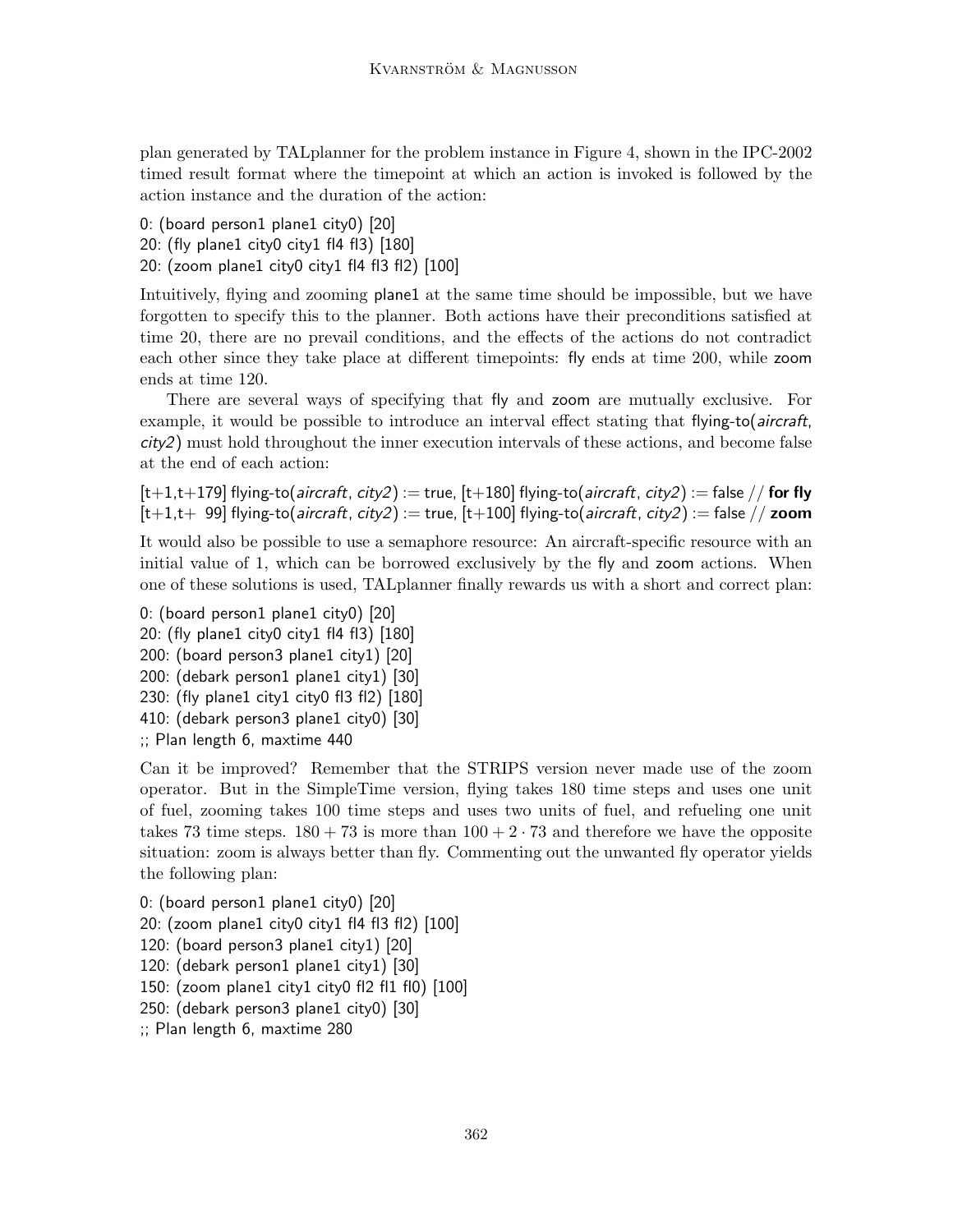#### 5.2.3 ZenoTravel: Timed

The Timed version further complicates the timing of the actions. Boarding and disembarking times are constant but problem-specific and are defined in the respective problem definition as two new functions, boarding-time and debarking-time. Refueling always fills the plane to its maximum capacity, but consumes time relative to the amount of fuel received and the refuel-rate of the aircraft. Each aircraft also has a fast-speed and a slow-speed with corresponding fast-burn and slow-burn fuel consumption. The distances between cities are specified using the distance( $city1$ ,  $city2$ ) function.

In the Timed version, operator durations have to be correctly calculated with a precision of three decimals, prompting the TALplanner changes discussed in Sections 4.5 and 4.6. Once these extensions to TALplanner had been implemented, few changes were needed to transform the SimpleTime domain to the Timed version.

The most important difference was perhaps the fact that depending on the speed and fuel consumption values defined in each problem and the situation where the operator is used, it is sometimes better to use the fly operator and sometimes better to use the zoom operator, unlike the STRIPS version where fly was always better and the SimpleTime domain where zoom was always better.

So when is zooming better than flying? It may seem like it would be easy to answer this question, given that we are only interested in minimizing time: Just check whether refueling the aircraft sufficiently to be able to zoom, followed by zooming to the destination, would be faster than only refueling enough to be able to fly and then flying more slowly to the destination. This is handled by the first clause in use-fly-instead-of-zoom below. The precondition of fly is then altered to require that use-fly-instead-of-zoom be true, and the precondition of zoom requires that use-fly-instead-of-zoom be false. If we had been interested in minimizing a combination of time and fuel usage, then this could also have been taken into account.

This is not quite sufficient to handle all problems, though. An airplane has a maximum fuel capacity, so if its destination is too distant, it may not be able to zoom. This is handled by the second clause in use-fly-instead-of-zoom.

Yet another problem is that it is not possible to tie one refueling action to each flight, as one would expect in the real world. There are two reasons for this problem.

First, airplanes may already have some fuel in the initial state, so in some situations a plane might zoom to its destination without incurring any additional cost, again assuming that the time required for executing the plan is the only metric being used – the plane already had enough fuel anyway and never had to refuel.

Second, unlike the SimpleTime version, an airplane cannot refuel "just enough" – the refuel operator always fills the tank completely. This change was most likely introduced in order to make the planning task easier by reducing the number of possible actions to choose from (for example, a planner that needs to create all ground instances of each operator might have some trouble if the refuel operator would take the amount of fuel as a floating point argument). But despite the probable intention behind this change, it introduces new problems for our control formulas. If a plane's tank is half full and this is enough fuel to zoom from A to B, it might then have to fill the *entire* tank before continuing to C, while if it used the fly operator, it might be able to continue to C without refueling at all. This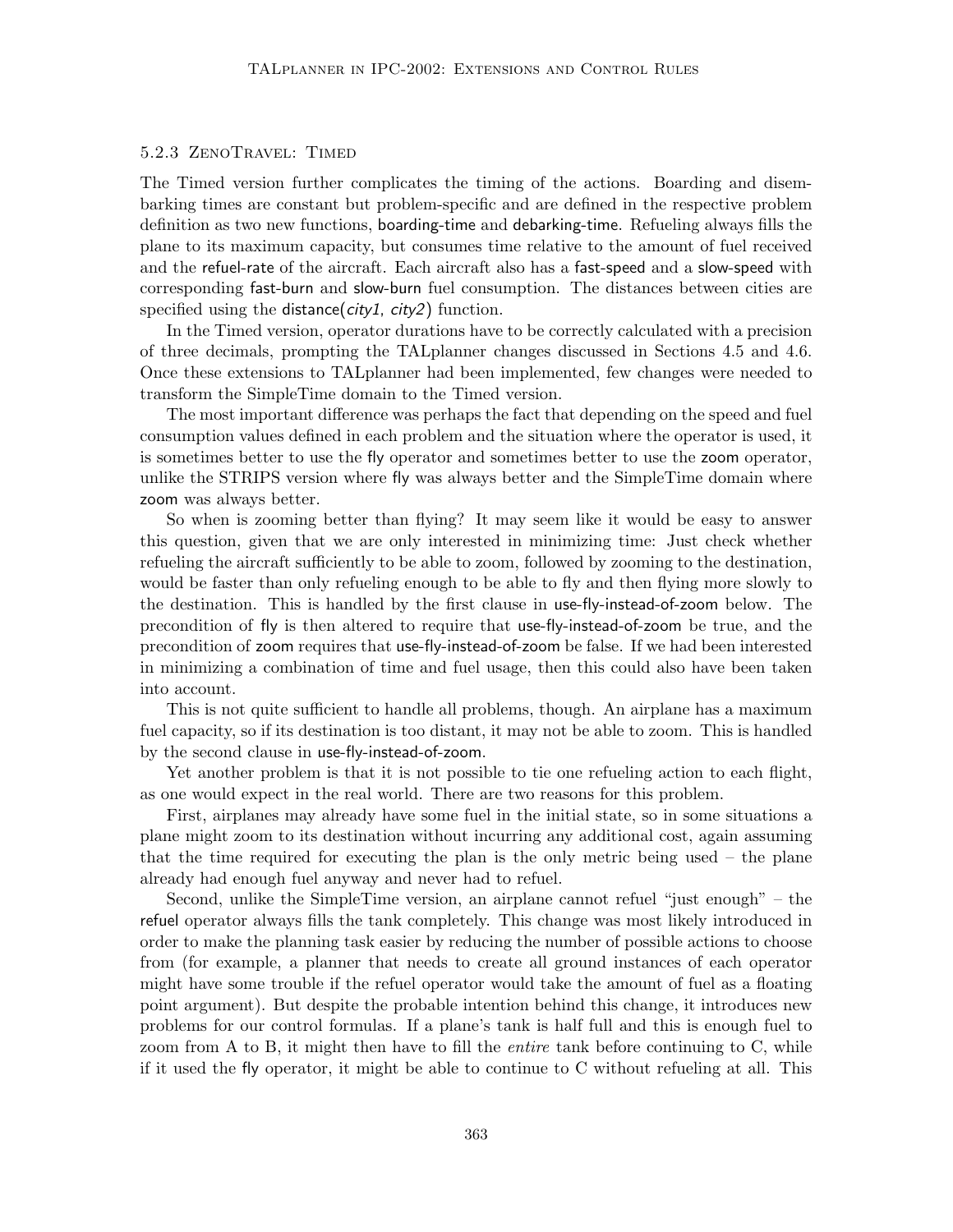means that one would have to take all possible future flights into account when determining whether to fly or zoom. If the domain had been modeled in more detail, this problem would not have existed.

Given these two complications, guaranteeing an optimal or near-optimal plan using a control rule is not easy, which is indeed only to be expected. For the competition we decided to be satisfied with a heuristic compromise, adding a third clause to use-fly-instead-of-zoom ensuring that if zooming would require refueling *immediately* but flying would not, the fly operator would be used.

 $//$  Fly is (probably) better than zoom if:

## #define [t] use-fly-instead-of-zoom(aircraft, city1, city2):

 $\frac{1}{1}$  If fly is faster wrt speed and refueling.

- $(\text{[t]} (10000 / \text{slow-speed}(aircraft) + 10000 * \text{slow-burn}(aircraft) / \text{refuel-rate}(aircraft)) <$  $(10000 / fast-speed(*aircraft*) +10000 * fast-burn(*aircraft*) / refuel-rate(*aircraft*))) \lor$
- $//$  If zoom is impossible across the given distance.
- ([t] distance(city1, city2) \* fast-burn(aircraft) > capacity(aircraft))  $\vee$
- // If zoom has to refuel immediately but fly does not.
- ([t] fuel(aircraft) >= distance(city1, city2) \* slow-burn(aircraft)  $\wedge$
- fuel(aircraft) < distance(city1, city2) \* fast-burn(aircraft))

#### 5.2.4 ZenoTravel: Discussion

Finding control rules that yield good (but usually suboptimal) plans is not too difficult in the ZenoTravel domain. There are no risks involved in flying a plane to pick up passengers since all the passengers will always fit in the plane and refueling is possible in any city. In other words, it is not really possible to get stuck while looking for a solution. Also, since the graph of cities is fully connected, no route planning is necessary.

A fourth version of ZenoTravel, called Numeric, was available in the contest but due to lack of time we decided not to compete in this domain.

Among other things, the numeric version contains an additional constraint on the number of passengers that an aircraft can carry. At a first glance, this constraint may seem to introduce new problems. However, it is only enforced in the zoom operator, and since the numeric domain does not make use of durational operators, it suffers from the same problem as the STRIPS domain: The zoom operator consumes more fuel and limits the number of passengers, but does not deliver any advantages because it is no faster than flying.

The real difficulty in the Numeric version comes from the use of problem-specific metrics that measure the quality of a solution. For example, for one problem the planner may be required to minimize total-time  $+3$  \* total-fuel-used, while for another problem it may be required to minimize total-time only. Until now, we have usually been satisfied with finding plans of good but not optimal quality, and this has been done by tuning control rules, for example by introducing the use-fly-instead-of-zoom function to determine whether fly or zoom should be used, as discussed above. This tuning is naturally done on the domain level rather than the problem level. An optimizing version of TALplanner is under development.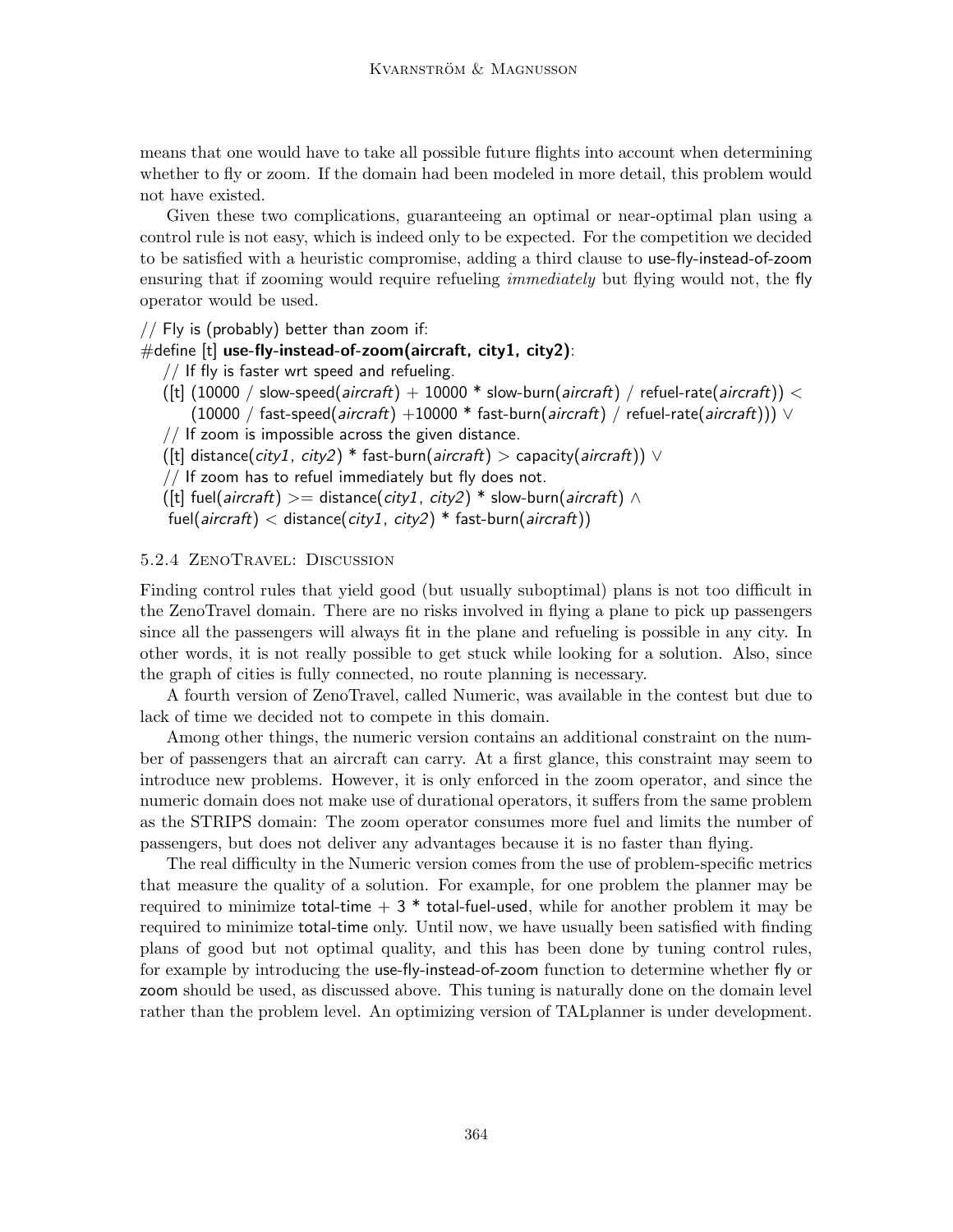

Figure 5: A Depots problem instance (STRIPS problem 7)

#### 5.3 The Depots Domain

The Depots domain (illustrated in Figure 5) contains locations, trucks, hoists, movable crates, and pallets whose locations are fixed. Trucks move crates between any two locations and can carry any number of crates at the same time. Hoists are distributed among the locations and load crates into trucks or stack crates on surfaces (pallets or other crates). The goal is always to bring the crates into a certain configuration of stacks, where each stack is placed on a specific pallet.

STRIPS. The Depots domain is a combination of two other well-known planning domains, the logistics domain and the blocks world. Therefore it seems natural to start by taking a look at existing control rules for those two domains, and to see whether those rules can be combined easily or whether more complex rules are required due to interactions between moving and stacking blocks.

We begin with the blocks world part of the problem. The unbounded blocks world was used as a benchmark domain in IPC-2000, and there TALplanner used a modified version of the rules in Bacchus and Kabanza (2000) which ensure that the planner only adds blocks to "good towers", stacks that are already in their final position and will not have to be dismantled later in order to remove a block at a lower level. Can these rules be reused in the Depots domain? One prerequisite is the availability of temporary storage for all crates, since in the worst case every single stack of crates must be torn down completely before it is possible to start stacking crates on top of each other. Fortunately, although there is only a limited number of pallets, trucks can (somewhat counter-intuitively) contain any number of crates, and the planner can use them as storage. Only minor changes were required in order to handle the two separate types of surfaces: Pallets and crates.

Continuing with the logistics part, one simple rule can be reused from the standard logistics domain: Only unload a crate at its goal location. Its dual rule, "only load a crate if it needs to be moved", is not required. The blocks world rules ensure that a hoist does not lift a block unless it needs to be moved, and therefore it is already impossible to load such blocks into a truck.

It remains to ensure that vehicles only drive to those locations where they can be of use. In the standard logistics domain, a truck can drive to another location if there is a package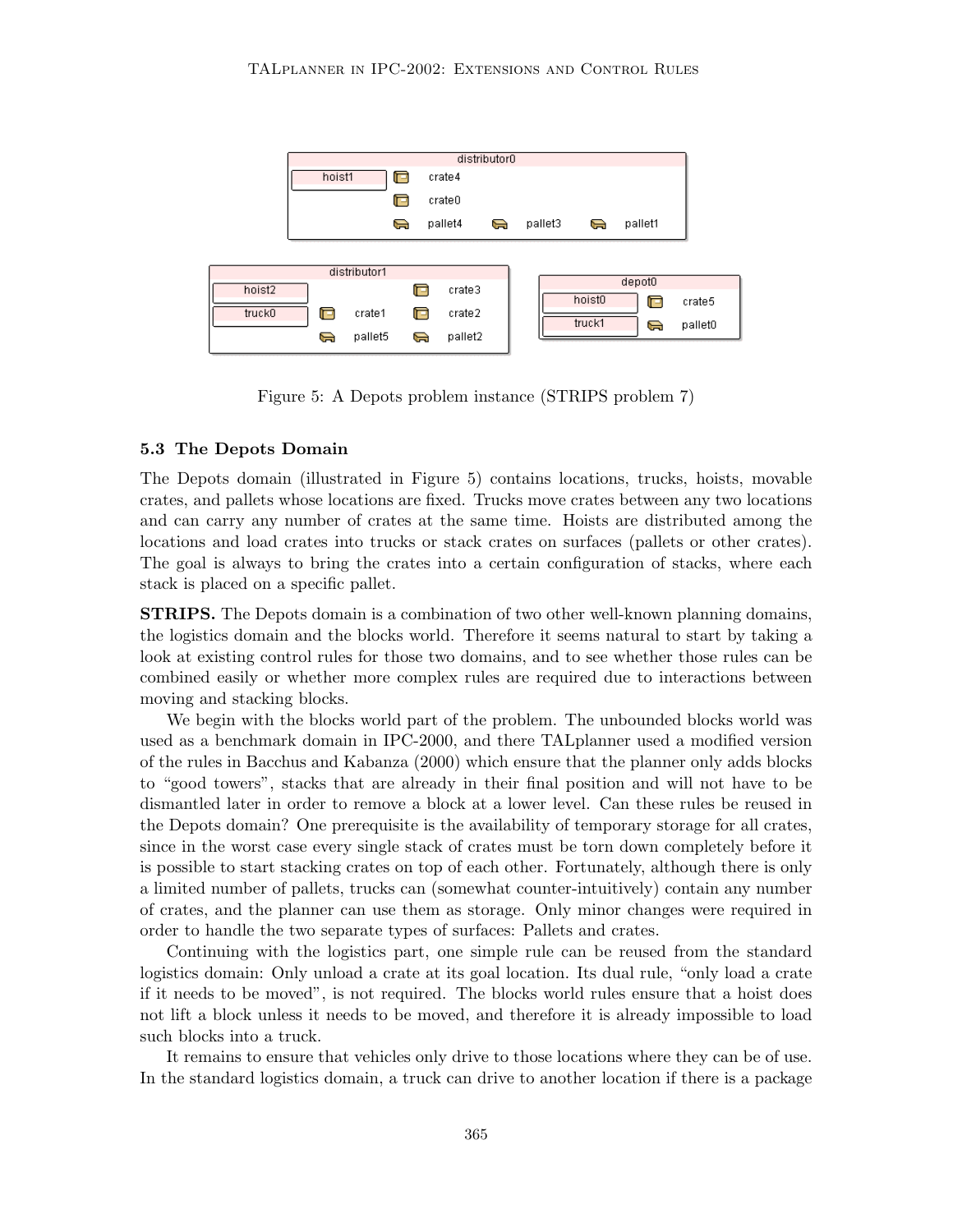

Figure 6: A DriverLog problem instance (STRIPS problem 5)

that needs to be picked up or delivered there, but due to the use of stacks of crates in the depots domain, the rule must be modified: A vehicle may drive to a location if (1) there is a crate there that must be moved to another location, (2) there is a crate there that must be stacked differently, or (3) there is a crate in the truck that needs to be at the location, its destination is ready, and there is no other crate that should also be at the same location that the truck has not yet picked up.

SimpleTime. In the SimpleTime version, lifting and dropping crates still takes one unit of time, loading takes three units, unloading four, and driving ten. A few changes were made to ensure mutual exclusion. For example, hoists can only lift one crate at a time. Also, a driving-to fluent was introduced to keep track of where trucks are headed, similar to flying-to in ZenoTravel.

Timed. In the Timed domain, the time required for loading and unloading a crate depends on how powerful the hoist is and on the weight of the crate. The time required for driving between two locations depends on the speed of the truck and the distance between the locations. Again, only minor changes were required to handle the domains, although higher quality plans could certainly have been produced by taking timing into account when determining which hoists and trucks to use.

## 5.4 The DriverLog Domain

DriverLog (illustrated in Figure 6) is yet another logistics domain, this time introducing the concept of truck drivers and road maps. A number of packages are transported between locations by trucks. There are two sets of routes connecting the locations: Links, where trucks travel, and paths, which drivers can walk along when not driving a truck. A truck can only have one driver at a time but can load as many packages as is needed.

STRIPS. Several control rules used in previous logistics domains were useful for DriverLog with minor modifications. For example, packages should only be loaded into trucks if they need to be moved, and should not be unloaded until they have reached their final destination.

On the other hand, a number of changes were necessary due to the use of road maps. Most importantly, vehicles were previously only allowed to drive to locations that were immediately useful because there were packages to be picked up or delivered. In the DriverLog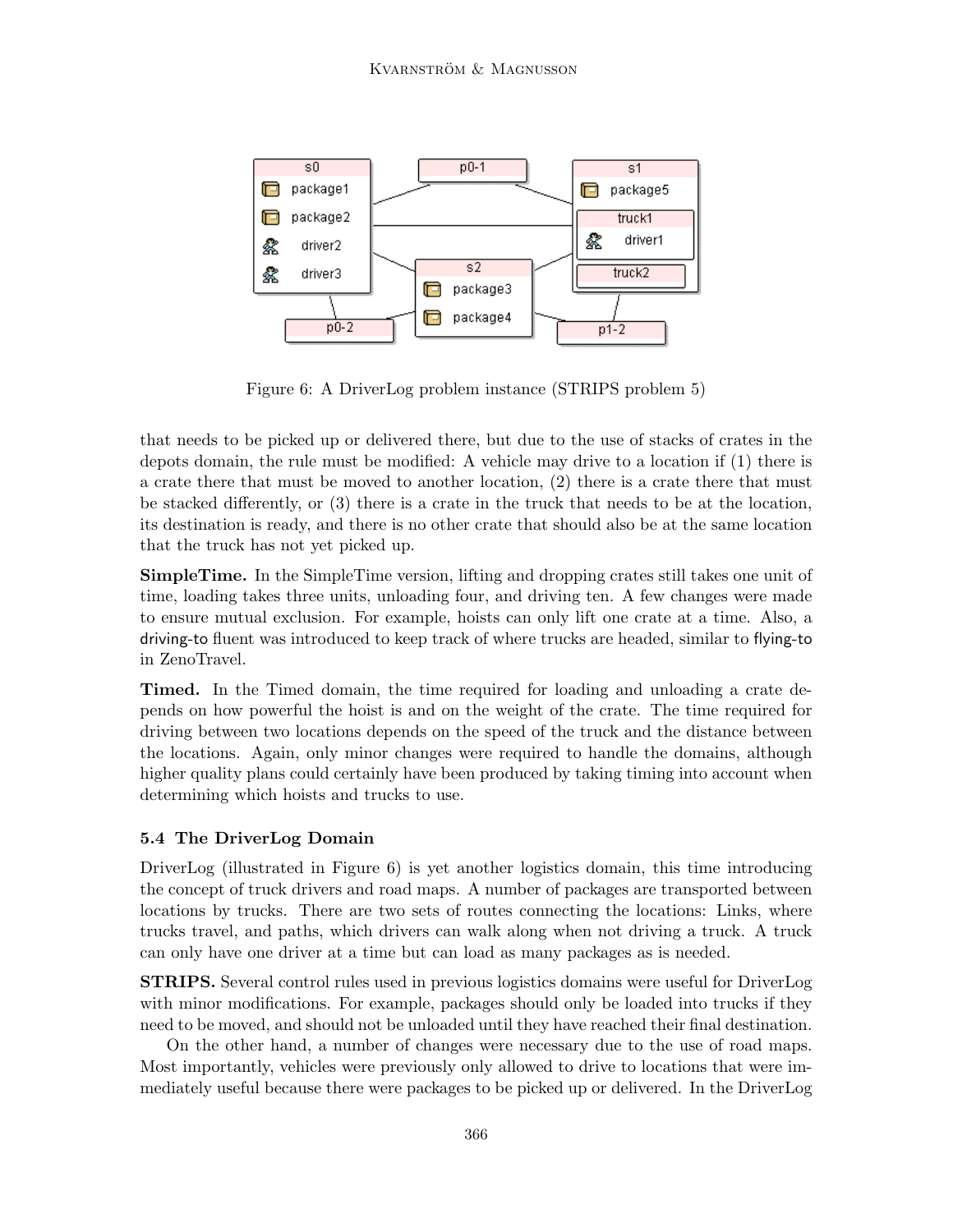domain there may only be direct roads between some locations (specified by a predicate  $\lim k(from, to)$ , and a truck may have to move through several intermediate locations in order to reach its destination. Consequently the control rules must be relaxed to allow trucks to visit locations that are not useful in themselves. Nevertheless, some degree of goal-directedness is still required. One possible method is to identify for each vehicle the set of locations where the vehicle might be useful, and to require that it chooses one such location and then takes the shortest path to its chosen destination. This method was used in the competition with the help of the built-in shortest path algorithm discussed in Section 4.8 and a control rule stating that each step (each invocation of drive or walk) must decrease the distance to the current destination. The following definitions will be explained below:

#### $\#$ define [t] reasonable-truck-location(truck, location):

// Omitted due to space constraints

#distfeature driving-distance-between(from, to) :domain integer :link link

 $#$ mindistfeature driving-distance-to-location-satisfying-formula :distfeature driving-distance-between :domain integer

```
#define [t] driving-distance-to-reasonable-destination(truck, location):
```
driving-distance-to-location-satisfying-formula(location, to,

[t] reasonable-truck-location( $truek, to$ ))

A boolean fluent reasonable-truck-location(truck, loc) is defined in terms of a logic formula, which specifies whether the given location is a reasonable destination for a given truck at the timepoint when it is evaluated. The driving-distance-between function accesses the shortest path algorithm to find the length of the shortest path between from and to, given that the road links are specified by the link predicate. The driving-distance-to-location-satisfyingformula function accesses another version of the shortest path algorithm and is used in driving-distance-to-reasonable-destination in order to find the shortest distance from *location* to any location to that satisfies reasonable-truck-location. Since all links have the same cost, it is then sufficient to require that whenever a truck moves, its driving-distance-to-reasonabledestination decreases.

Further changes were required due to the use of drivers. There may not be drivers for all trucks, so packages should not be loaded into a truck until the planner knows the truck will have a driver. Drivers should not disembark if there are still packages in the truck, or if there is a goal that the truck must be somewhere else. Drivers may have to walk along paths in order to reach a truck, so just like trucks, drivers must select one useful destination and then take the shortest path to their chosen destinations.

Additional control rules ensure that multiple trucks do not choose the same destination unnecessarily, and that multiple drivers do not choose to walk to the same location.

SimpleTime. In the SimpleTime version, loading and unloading objects takes two units of time, driving takes ten units, and walking takes twenty units. The operators are changed accordingly, and a going-to fluent is introduced to keep track of drivers and trucks that are moving towards a new location but have not yet arrived. A few minor adjustments must be made to the control rules.

Timed. In the Timed version, the time required to walk or drive between two locations is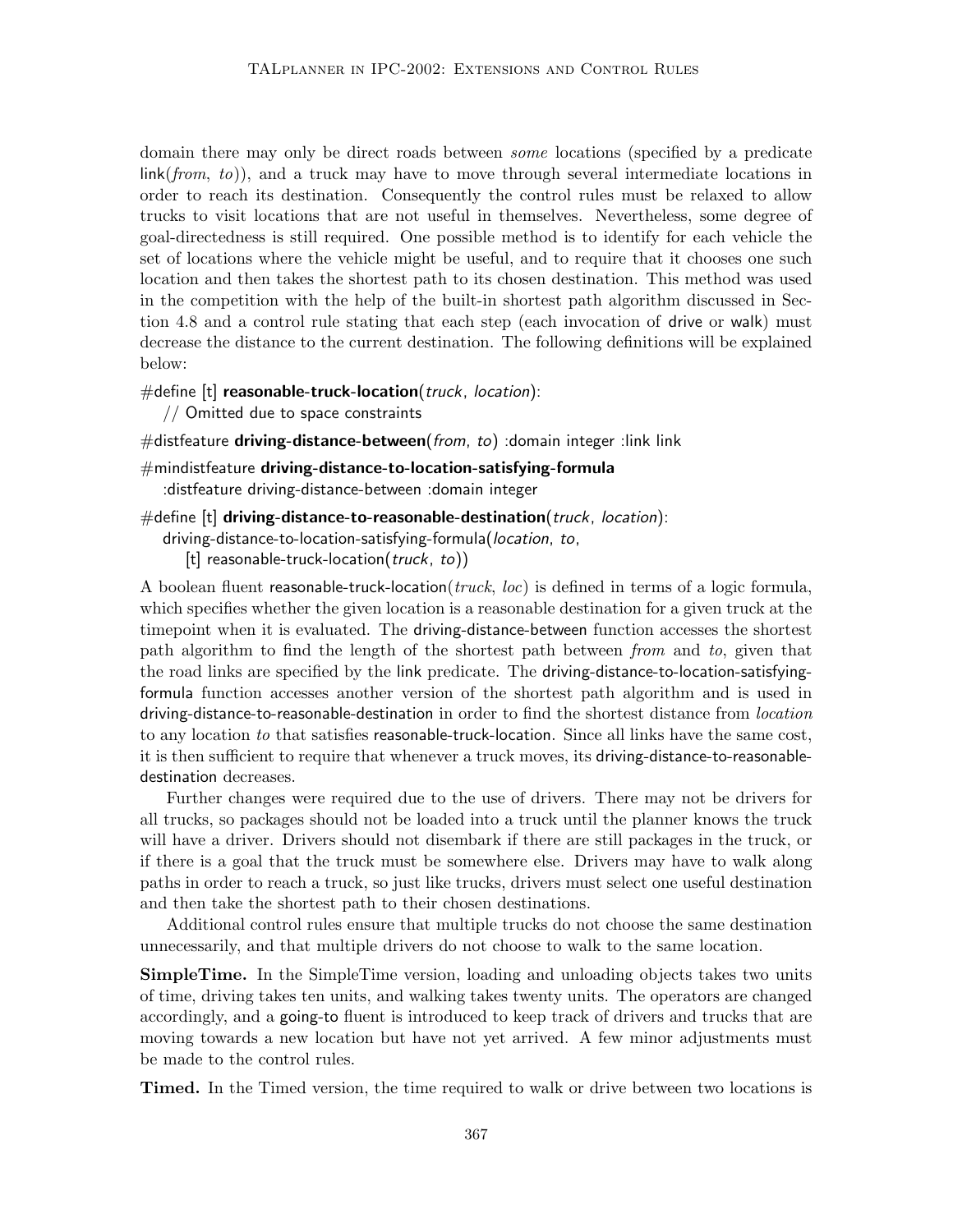determined by a pair of functions specified in each problem instance. Since individual road segments can have different lengths, the method we used to ensure drivers and trucks used the shortest path to their current destination is no longer sufficient, and must be modified slightly. Other than this, there are no major changes for the Timed version.

## 5.5 The Rovers Domain

The Rovers domain simulates a simplified planetary exploration expedition. A lander vessel carries a number of rovers to the planet surface and provides a communication link back to Earth. Each rover has a subset of the general capabilities, retrieving soil samples, retrieving rock samples and capturing images using cameras that support different imaging modes. The cameras are mounted on the rovers, as are storage compartments, one for each rover, which can hold one soil sample or one rock sample. Data from a sample must be sent to the lander by a communication link. All missions revolve around navigating waypoints on the planets surface to collect samples and take images of specified objectives that are only visible from certain waypoints. The terrain may prevent rovers from going directly between two waypoints and different rovers handle different terrain so a list of routes each rover can use is provided.

STRIPS. Following a control scheme similar to the one used in DriverLog, we limit the movements of rovers to locations where they can perform some useful action like collecting a rock sample or capturing an image. The problem of finding a path from one waypoint to another is also solved in the same way as in DriverLog, except that each rover has its own set of routes between waypoints.

SimpleTime. The changes in the SimpleTime version are trivial: Operator durations are changed, a few mutual exclusion relations need to be enforced, and a new fluent calibrating(camera) keeps track of whether a certain camera is being calibrated.

Timed. The Timed version introduces the concept of energy, where each rover has a limited amount of energy and each action it does consumes some of the energy. This is similar to the use of fuel in the ZenoTravel domain, but there is also a major difference: The rovers have been equipped with solar panels that recharge the rover, but only some of the waypoints that a rover can go to are directly exposed to the sun, which is a requirement for the solar panels to work. The airplanes in the ZenoTravel domain can refuel anywhere, and so fuel usage is only relevant in terms of minimization of resource usage, whereas a rover that uses its energy unwisely can get stuck in the shade, unable to do anything or go anywhere. To prevent this we can either let the planner backtrack and search for a better plan, or we can introduce stricter rules that keep energy levels in mind when deciding what a rover is allowed to do. The latter approach is taken below.

The critical point is when a rover does not have enough energy to reach a waypoint in the sun and recharge. Using the shortest path algorithm it is possible for a control rule to determine the distance to the closest waypoint that is exposed to the sun. In addition to all waypoints that were previously allowed, it is also reasonable for a rover to go to a waypoint that is exposed to the sun if the rover does not have enough energy to perform an action and then go recharge, or if there do not exist any other waypoints that are both affordable and reasonable to visit.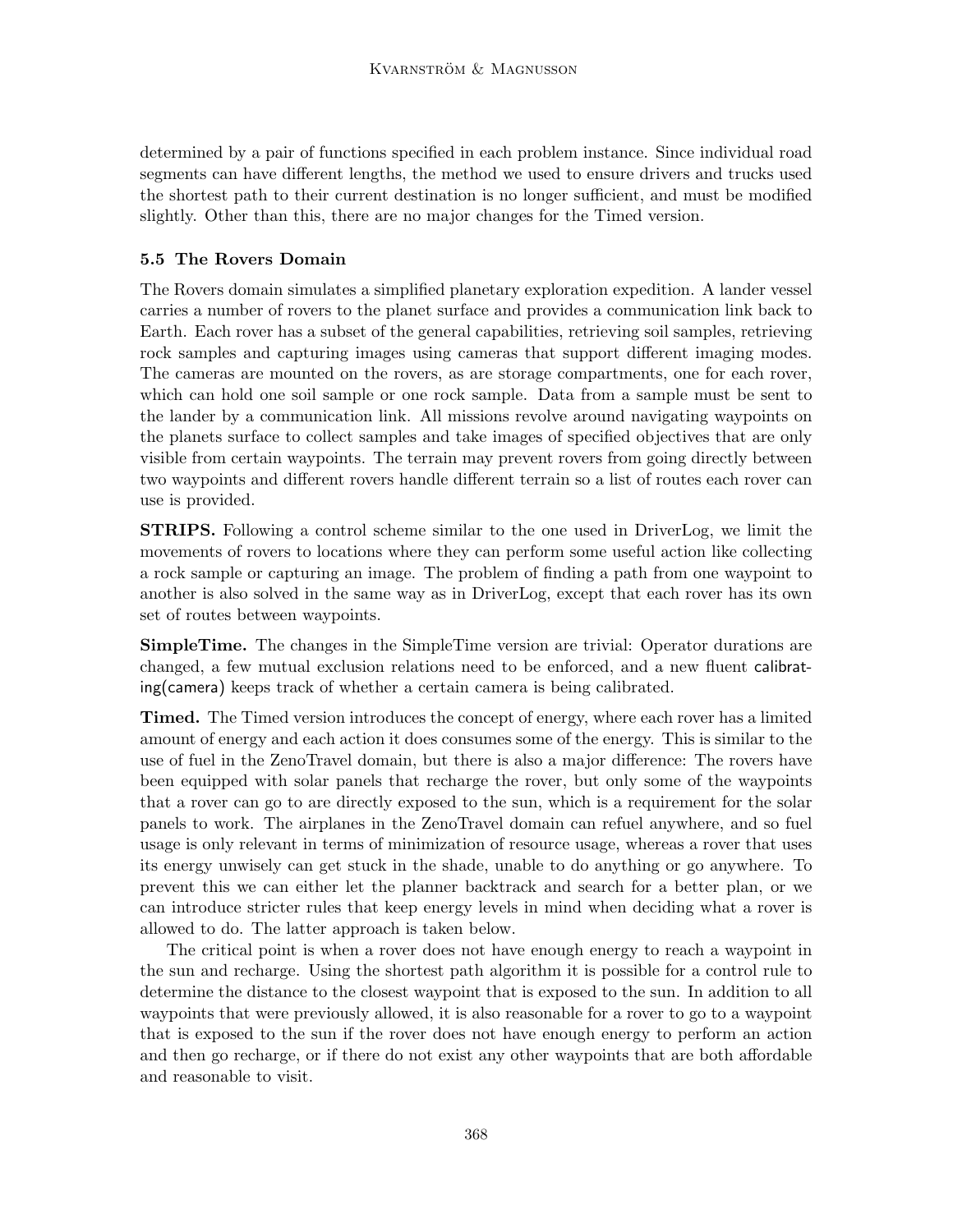

Figure 7: A Satellite problem instance (STRIPS problem 4)

#### 5.6 The Satellite Domain

In the Satellite domain a number of satellites orbit the Earth, each equipped with a set of scientific imaging instruments. The satellites turn in space, targeting stars, planets and interesting phenomena to capture images of them using different instrument operation modes. These modes can include regular or infrared imaging and spectrographic or thermographic readings but are different for each problem. The planner's task is to schedule a series of observations so that the satellites are used efficiently. Figure 7 shows a small example problem instance, with arrows showing the directions in which the satellites are pointing.

Directions are not represented as explicit coordinates. Instead, satellites can turn to a new direction by giving the turn to operator an argument specifying the star, planet or phenomenon that the satellite should point to. Instruments first need to be activated using switch on, then calibrated at a calibration target with the calibrate operator before they can capture images using take image. Each satellite has only enough power to operate one instrument at a time, so switching active instruments is always initiated by the switch off operator to deactivate the first instrument.

#### 5.6.1 Satellite: STRIPS

Since the task consists of collecting a number of images, we begin by restricting the use of take image to images that are mentioned in the goal.

```
#control :name "only-take-pictures-of-goals"
```

```
[t] \neghave_image(direction, mode) \wedge [t+1] have_image(direction, mode) \rightarrowgoal(have image(direction, mode))
```
The next step is to restrict the directions in which satellites turn to those that may actually help in collecting the images. The task is split into a control rule, only-point-ingoal-directions, and a definition of goal directions. A satellite is allowed to turn towards a direction to take a picture, to calibrate an instrument or if a goal specifies that the satellite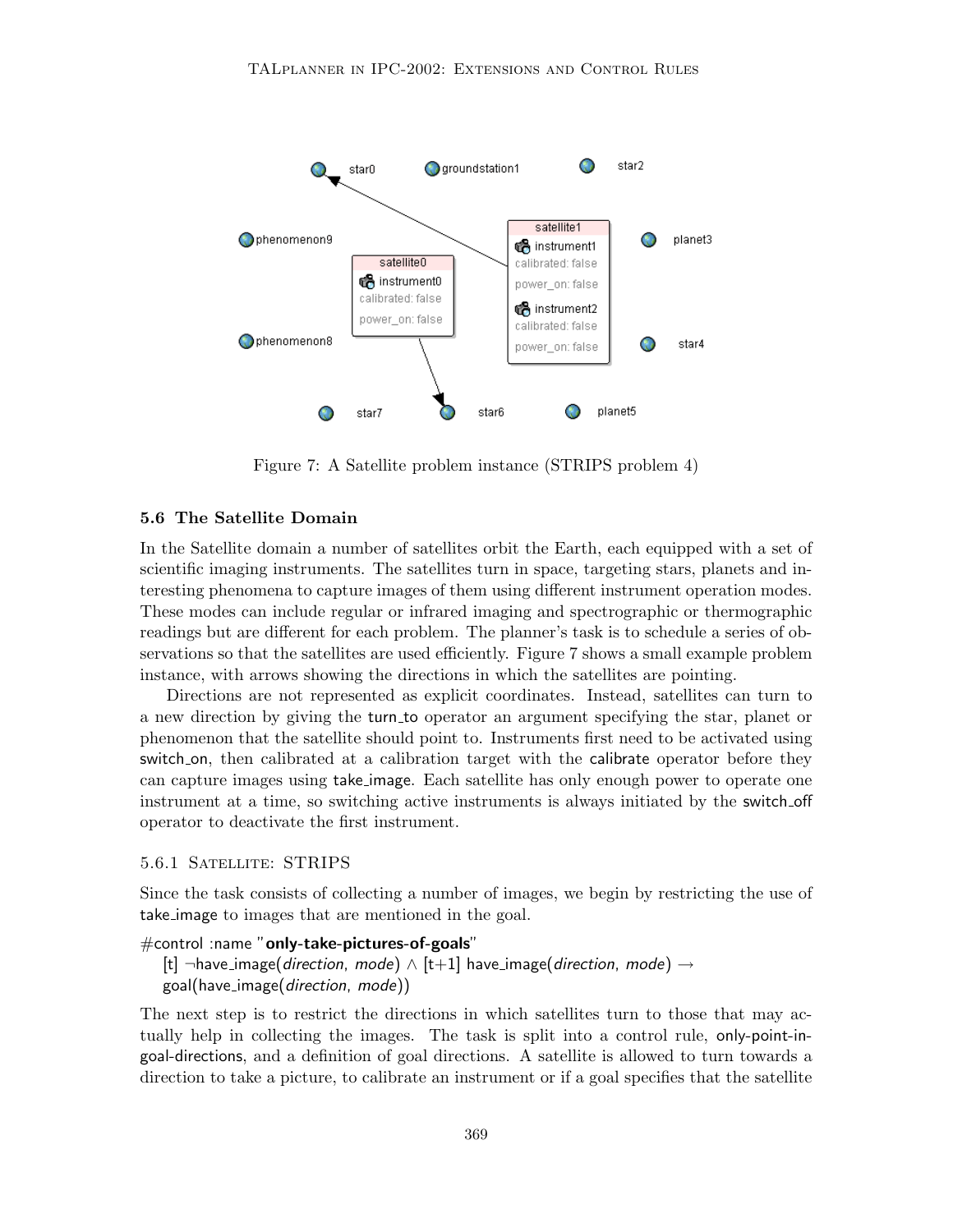should point in the direction and there is no more work left to do.

 $#$ define  $[t]$  goal direction(satellite, direction): [t] take\_image\_possible(satellite, direction) ∨ ∃instrument [ [t] power\_on(*instrument*) ∧  $\neg$ calibrated(*instrument*) ∧ [t] calibration\_target(instrument, direction)  $\wedge$  on board(instrument, satellite) ]  $\vee$ goal(pointing(satellite, direction))  $\wedge$  [t] all images collected

The take image possible function checks not only if an image is to be collected but also that it has not already been taken and that the satellite has the necessary instrumentation ready. If the active instrument is not calibrated, the satellite may first have to turn towards another direction and calibrate it.

#define  $[t]$  take\_image\_possible(satellite, direction): ∃mode [ goal (have image(direction, mode)) ∧ [t]  $\neg$ have\_image(*direction, mode*) ∧ ∃instrument [ [t] power\_on(*instrument*)  $\wedge$  calibrated(*instrument*)  $\wedge$ [t] on\_board(*instrument, satellite*)  $\land$  supports(*instrument, mode*) ]]

The switch on and switch off operators are still not regulated by control rules and the planner quickly takes up the habit of repeatedly flipping the power to different instruments on and off. Once an instrument has been powered on and calibrated, using it as much as possible before switching to another instrument seems reasonable. A usefulness function, putting a value on the usefulness of a particular instrument, helps decide which instrument to power on first.

 $#$ define  $[t]$  usefulness(*instrument*):

value(t,  $\frac{1}{s}$ sum(<mode>, [t] supports(instrument, mode)  $\wedge$  mode\_needed\_for\_goal(mode), 1))

```
#define [t] mode_needed_for_goal(mode):
```

```
∃direction [ goal(have image(direction, mode)) ∧ [t] ¬have image(direction, mode) ]
```
Add one to the usefulness score of an instrument for each imaging mode that it supports and that is needed in some goal. This score is then used in a control rule that chooses a satellite's most useful instrument, if it has any.

```
#control :name "use-the-most-useful-instrument"
```
[t]  $\neg$ power\_on(*instrument*)  $\wedge$  [t+1] power\_on(*instrument*)  $\rightarrow$ 

[t] usefulness(*instrument*) > 0  $\land$ 

¬∃satellite, instrument2 [

[t] usefulness(instrument2) > usefulness(instrument)  $\wedge$ 

[t] on\_board(instrument, satellite)  $\wedge$  on\_board(instrument2, satellite) ]

Switching off an instrument is only allowed if the instrument is no longer required.

#control :name "don't-switch-instrument-off-if-you-don't-have-to"

- [t] power\_on(*instrument*)  $\land$  [t+1]  $\neg$ power\_on(*instrument*))  $\rightarrow$
- [t]  $\neg \exists mode$  [ supports(*instrument, mode*)  $\land$  mode\_needed\_for\_goal(*mode*) ]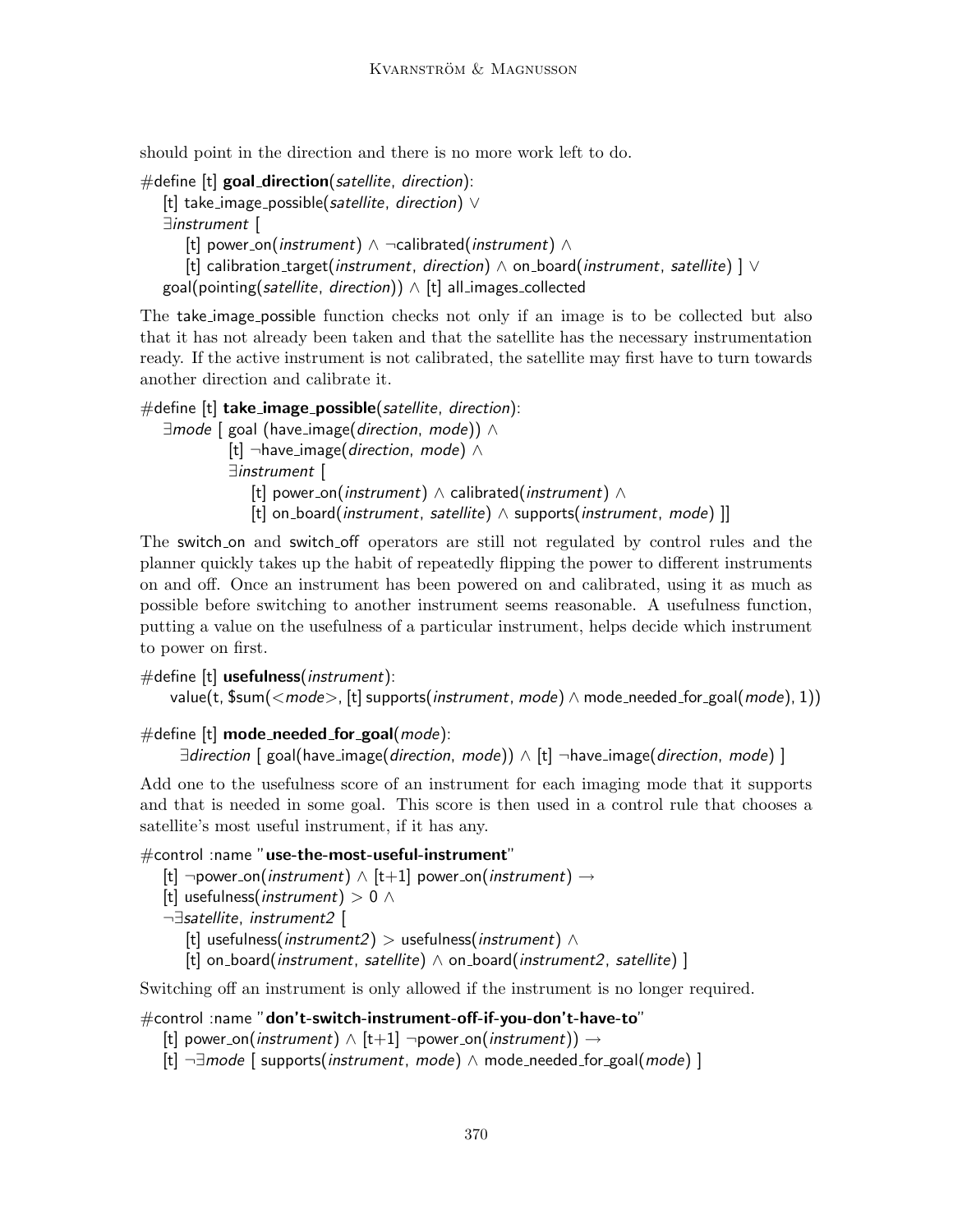We have run out of more or less obvious improvements, but analyzing the planner output reveals one remaining inefficiency: The satellites often simultaneously decide to turn to the same direction because a picture needs to be taken in that direction, despite the fact that only one satellite needs to take the picture. This is similar to the situation in the ZenoTravel domain where a number of aircraft may concurrently choose to pick up the same passenger, but there are some differences due to the fact that the only reason for a satellite to point in a certain direction is in order to calibrate itself or take an image, which makes the task somewhat easier.

Therefore this problem can be solved in a different way, using a resource for mutual exclusion. This resource, called **point** towards (*direction*) and having a capacity of 1, can be borrowed temporarily by turn to for the duration of the turn. If one satellite turns towards a specific direction  $d$ , no other satellite can turn towards  $d$  without causing a resource conflict.

This still leaves one problem: When the first satellite has finished turning, it no longer owns the point towards  $(d)$  resource and therefore another satellite can immediately start turning towards d. It is no longer possible for more than one satellite to turn towards the same direction at once, but while the first satellite is taking pictures, other satellites can turn to that direction one by one, until finally all the desired pictures have been taken in that direction and goal direction sees that there is no longer any valid reason to point towards d. This can be solved either by changing the definition of goal direction or by letting take image borrow the same resource.

Clearly, this type of "swarming" problem occurs quite often in concurrent domains and a more principled solution should be investigated in the future.

#### 5.6.2 Satellite: SimpleTime

The SimpleTime version changes the duration of some operators. Turning takes five time units, switching an instrument on takes two units, calibrating it takes five units and taking a picture takes seven units. A couple of helper fluents, turning towards, calibrating, have image generalized (an image exists or is being taken) and power on generalized (power is on or a switch on action is being executed) keep track of actions that have begun but not completed. The affected control rules are updated accordingly.

### 5.6.3 Satellite: Timed

The Timed version of the Satellite domain includes two new functions. The calibration time specifies the time required to calibrate, while the slew time function represents the time required for a satellite to turn between two directions. Neither of these changes prompts any significant changes to the SimpleTime control.

### 5.6.4 Satellite: Discussion

The Satellite domain does not provide a real challenge as long as the planner is only trying to find a correct plan. Finding a short plan is harder, especially in the Timed version, and would require additional analysis to determine in which order images should be collected and which satellites should be used for each image. Doing this using control rules seemed a bit like overkill, especially since we had not yet created control rules for the complex UMTranslog-2 domain. For this reason, we decided to be satisfied with what we had done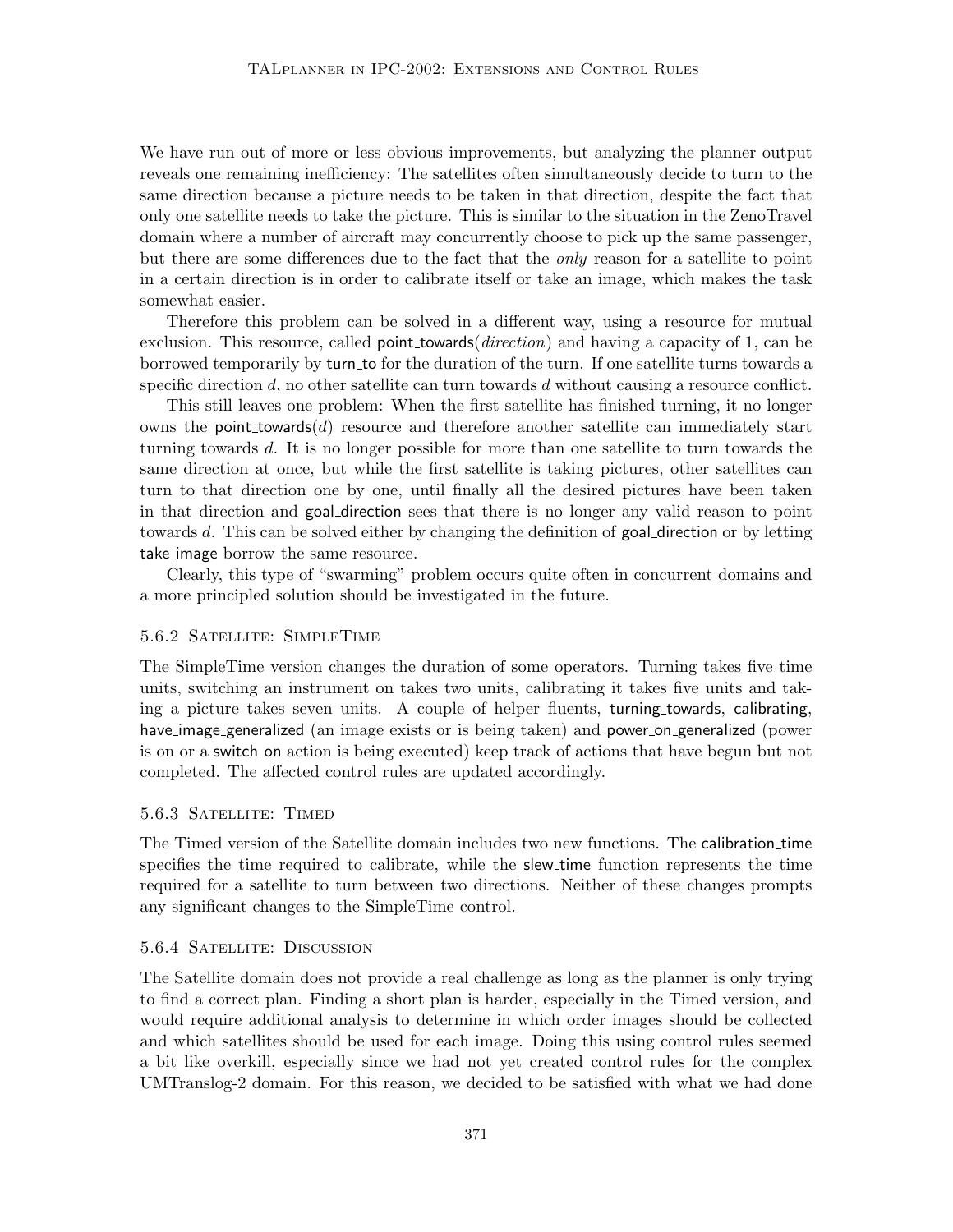so far, and were surprised when the plans we generated turned out to be of considerably lower quality than those produced by some other planners.

After the contest, we were informed of the reason, or at least the main reason: The automatic problem generator that created the problem instances randomized the slew times between every pair of directions and did not check for geometrical consistency that would be present in a real world situation. We had subconsciously assumed that the problem instances satisfied the triangle inequality, but this was not the case, and the other planning teams had discovered this. For example, in handcoded problem 14, turning a satellite directly between phenomenon86 and groundstation4 takes 82.860 units of time, while turning it through two carefully selected intermediate directions requires 1.183 units of time.

Initial testing shows that taking this into consideration and once again using the built-in shortest path algorithm yields significantly shorter plans when plan length is measured by the time point at which the goals have been satisfied.

Another potential improvement would be to change the last clause in goal direction to allow satellites to turn towards a direction specified in the goals as soon as one has started taking the last picture, rather than waiting until one has finished taking the last picture.

#### 5.7 The UMTranslog-2 Domain

The UMTranslog-2 domain is another logistics domain, but with 14 types, 38 predicates, 24 functions and 38 operators, its size and complexity is incomparable to the previously encountered logistics domains in the contest.

Since the formal domain definition was the only information provided about the domain and there was no high-level description, we had to work out all the information about the domain from the PDDL definition. This was not a major problem for the previous domains, since they were generally quite simple and easy to understand, but it did give us some problems in UMTranslog-2. A significant amount of time was spent trying to determine exactly how packages were allowed to move and how they can be loaded into and unloaded from various kinds of vehicles. In retrospect, it would probably have been better to do as some other teams did: Skip the UMTranslog-2 domain completely and spend that time on the Numeric and Complex versions of the other domains.

The domain. Trucks, trains or aircraft transport packages between locations but they must follow strict movement patterns. A few locations are transportation hubs, some are transportation centers while the rest are ordinary locations. A package is only allowed to move up and down through this hierarchy once and only move between two locations in the same layer once. The longest possible route for a package is thus from an ordinary location to a transportation center to a hub to another hub to a transportation center and finally to another ordinary location.

The domain groups locations into cities, which are then grouped in regions. Trucks travel between any two locations in the same city or by an existing road route between two cities. Trains and planes always use predefined routes between transportation centers and hubs. A great number of restrictions further complicate movements. Packages must be compatible with the vehicle they are loaded into, the vehicle must have enough free space, not be loaded too heavily and not be wider, longer or higher than the route and destination location accepts. Finally, the locations, vehicles and routes must all be available for use.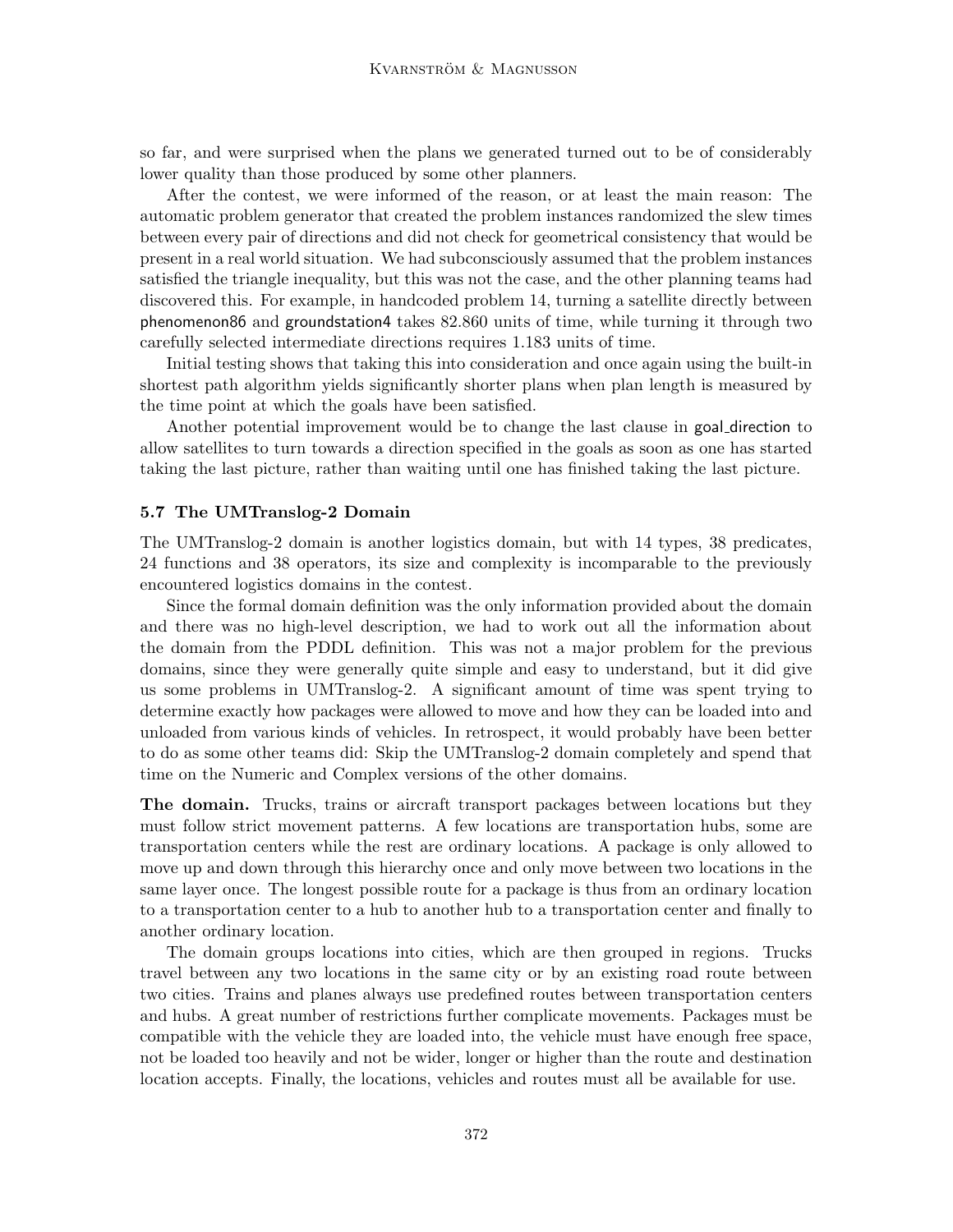Control rules. As in previous domains, we specify what a reasonable location is and limit vehicle movements to destinations that are reasonable. A truck might want to pick up or deliver a package at the location or, if the truck cannot reach the goal location of the package, unload the package at a transportation center to be picked up by another vehicle. Our control rules do not allow trucks to pick up several packages. This makes finding optimal solutions impossible in the general case but simplifies the search for acceptable solutions a great deal. There is an imminent risk that any other packages the truck is carrying will end up at the wrong location if it is allowed to travel about, picking up more packages along the way. Since all packages must move according to the specified pattern of transportation centers and hubs, moving a package that has once arrived at a location that is not a transportation center is not allowed and the package will be stuck there. Restricting trucks to picking up one package at a time avoids this problem.

There is also a large group of loading and unloading rules controlling, among other things, the opening or closing of valves and doors and loading or unloading of packages. Finally, packages are only loaded into vehicles that are actually able to take them to a useful location.

Creating control rules and meeting the contest deadline left no time to get the domain working with concurrent planning. Instead, we had to make do with sequential planning.

Given more time, the set of control rules could definitely be improved. If planning speed is less of an issue, more search can be allowed and higher quality plans generated. More and better problem instances would be needed as guidelines when developing better control rules since the contest problems did not make full use of the intended transportation scheme with transportation centers and hubs.

### 6. Improvements After the Competition

Though the planning competition ended during the AIPS-2002 conference in April, 2002, our work on TALplanner naturally did not cease there. There are still many improvements that can be made, and a couple of them that are related to the development of new domains and control rules have been implemented during the summer of 2002.

### 6.1 Domain Visualization

As was discussed in the description of the ZenoTravel domain, the process of creating control rules for a planning domain often involves incremental improvements. TALplanner is run on a number of problem instances using one set of control rules, or possibly without any control rules at all, and the beginning of the resulting search tree is analyzed in order to determine where bad choices were made and how they can be avoided using new or improved control rules. This is repeated until the planner consistently finds plans of good quality.

During this process, one must study not only the output of the planner but also the structure of the particular problem instance being solved. For example, in a DriverLog problem it may be necessary to draw the road network being used in each problem instance using pen and paper, and then study the paths taken by trucks, people, and packages through the road network, in order to discover whether improvements would be possible. But often a particular inefficiency only appears in one or a few out of a large set of problem instances, and tracing the execution of each plan by hand is obviously a tedious and time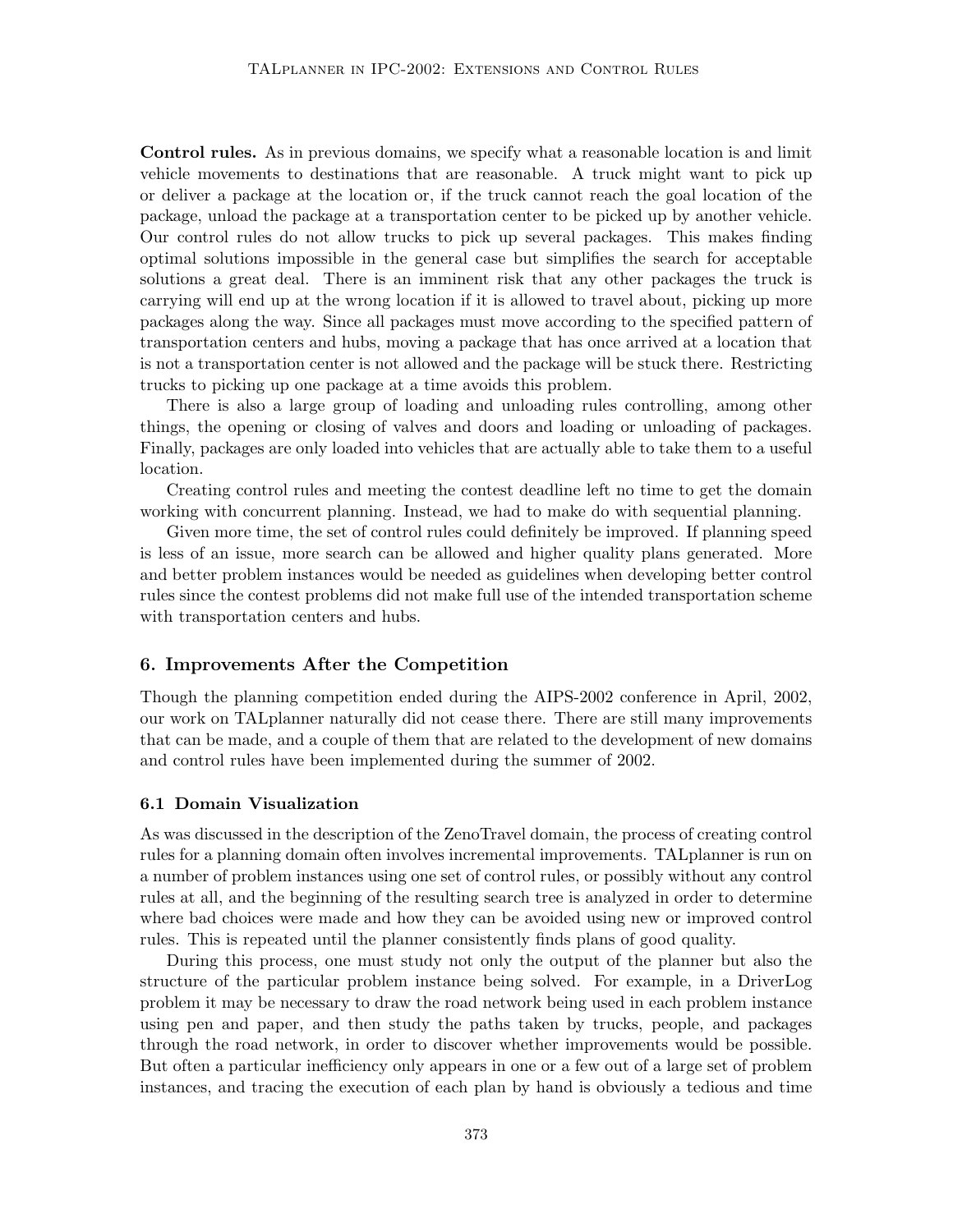consuming task that ought to be automated as far as possible.

This led to the development of TPVis, a generic graphical visualization framework for TALplanner. The TPVis framework was used to generate the domain images in this article, and provides an animated display consisting of a set of nodes, where each node can be a container or an atomic object. Containers may represent vehicles (which can contain packages), locations (since there can be vehicles, packages or other objects at a location) or other similar concepts, while atomic nodes may be used for packages, instruments on a satellite, or any other type of object which should be displayed. Edges between nodes can indicate any form of relationship between objects, the most obvious interpretation being that two location nodes are connected by some transportation route. A built-in layout engine can generate a layout automatically, or you can manually adjust the visual coordinates of each node.

The visualization framework is then used by concrete plugins adapted to specific planning domains. The DriverLog plugin, for example, displays locations as container nodes, linked by paths where drivers can walk and links where trucks can drive. Trucks are also containers, contained within a specific location, as shown in Figure 6 on page 366.

As a plan is being generated, TPVis animates the actual movements of objects between locations. This creates a better instinctive feel for the domain, and the two-dimensional graph display gives an overview that is difficult to provide using only text output. In addition to animating a graph, TPVis simultaneously lists the partial plan leading up to the current state and the problem goals that the planner tries to satisfy. TPVis also provides a limited form of interactive planning since it, at any point in the planning process, allows the user to force the planner to backtrack and explore a different search branch.

The development of TPVis was not initiated until after the planning contest. If this graphical visualization had been available during the work on the contest domains, it would have saved a lot of time, and possibly a tree or two.

#### 6.2 Automatic translation from PDDL to TALplanner

Although it was obvious that there should be an automatic translator from PDDL to TALplanner's input format, there were always more urgent features to be implemented, and we instead decided to translate the IPC-2002 domains by hand. In retrospect this was a mistake. The risk of making an error somewhere in the translation becomes imminent when dealing with complex domains such as UMTranslog-2, with 38 operators, some of which had highly complex preconditions. Also, translating long formulas by hand is quite time consuming. A semi-automatic translator was therefore implemented to decrease the amount of work involved in the translation process and reduce the risk of introducing errors in the definition.

### 7. Discussion and Conclusions

The third International Planning Competition was a major step forward in terms of the expressibility required to represent the benchmark domains, and it provided a number of interesting challenges for any planner that wanted to participate in the competition. In this article we have described how these challenges affected TALplanner and shown a number of extensions that were made in order to meet the challenges. The article also includes a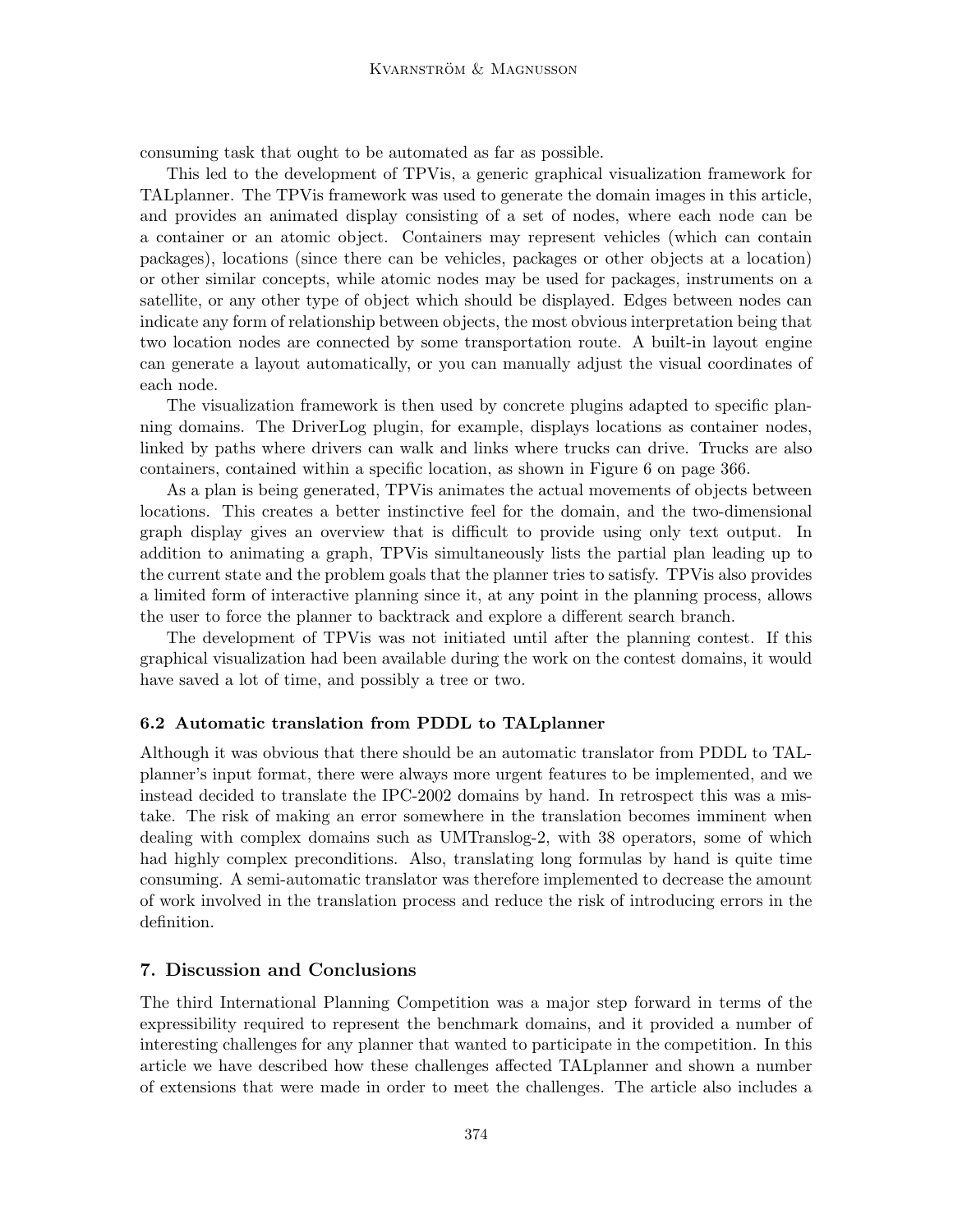number of domain-dependent control rules for the competition domains, but rather than presenting an exhaustive list of pre-packaged control rules, we have attempted to place more emphasis on explaining the incremental analysis process that eventually leads to the final formulas, going into particular detail for the ZenoTravel domain.

As could be seen in the examples shown in this paper, control rules are often simple, natural common-sense rules, and not very difficult to generate given some basic knowledge about the planning domain. Some rules are more complex, but still not difficult to understand or verify once someone has spent the effort to generate them. And then, unfortunately, there are a few rules that are quite unintuitive, rules that are too complex to be easily understood, and rules that occasionally forbid optimal plans.

To some extent, such rules might be avoided by gaining more experience in good practices for writing control rules, or by extending the expressivity of the language in which control rules are written so that complex conditions can be expressed more succinctly or in a more natural manner, or simply by spending a little bit more time on the control rules than was available during the planning competition when much of our time was spent teaching or working on the planner implementation. However, another important cause for the complexity of certain rules is probably that we are attempting to express all search control knowledge in the same way: As control rules that prune the search tree to such a great extent that even a simple depth-first search algorithm is sufficient for efficiently finding good plans in the remainder of the tree.

Not all search control knowledge can easily be expressed in this manner, but this certainly does not mean that control rules should be abandoned altogether. Instead, what we learn from this experience is that control rules might not be the one and only multi-purpose planning tool that will efficiently and easily solve all our planning problems. Instead, just like one would expect, they are one very useful tool that deserves a place in our toolbox but should be combined with other approaches to planning. Just to mention one rather obvious example, it would be possible to devise a heuristic forward-chaining planner whose search tree would be pre-pruned using control rule techniques from TALplanner. Control rules could be written to exclude plans where the heuristic gives a suboptimal result, potentially providing plans that are closer to optimal, and even for domains where the heuristic search function provides good plans it may often be more efficient to state a number of constraints as explicit control rules.

Such extensions to TALplanner have been considered at least since some time before the second planning competition in 2000, and it has long been clear to us that this approach should eventually be examined and explored. Before we could start working on this, though, the strengths and weaknesses of control rules had to be explored in more depth. Up to now, our work has therefore focused mostly on investigating how far it is possible to take TALplanner in its current shape, with explicit control rules being the only means for controlling the search process. This work has proved rather fruitful in itself, and TALplanner did well in IPC-2000 as well as in IPC-2002. The planner is now becoming reasonably mature, and after a few more improvements have been made and the planner has been released for general use, it might be time to take a step back and consider its relation to other approaches in more depth than has been done previously in order to investigate the possible advantages of hybrid approaches.

Of course, this does not mean that there is nothing more to be done within the "pure"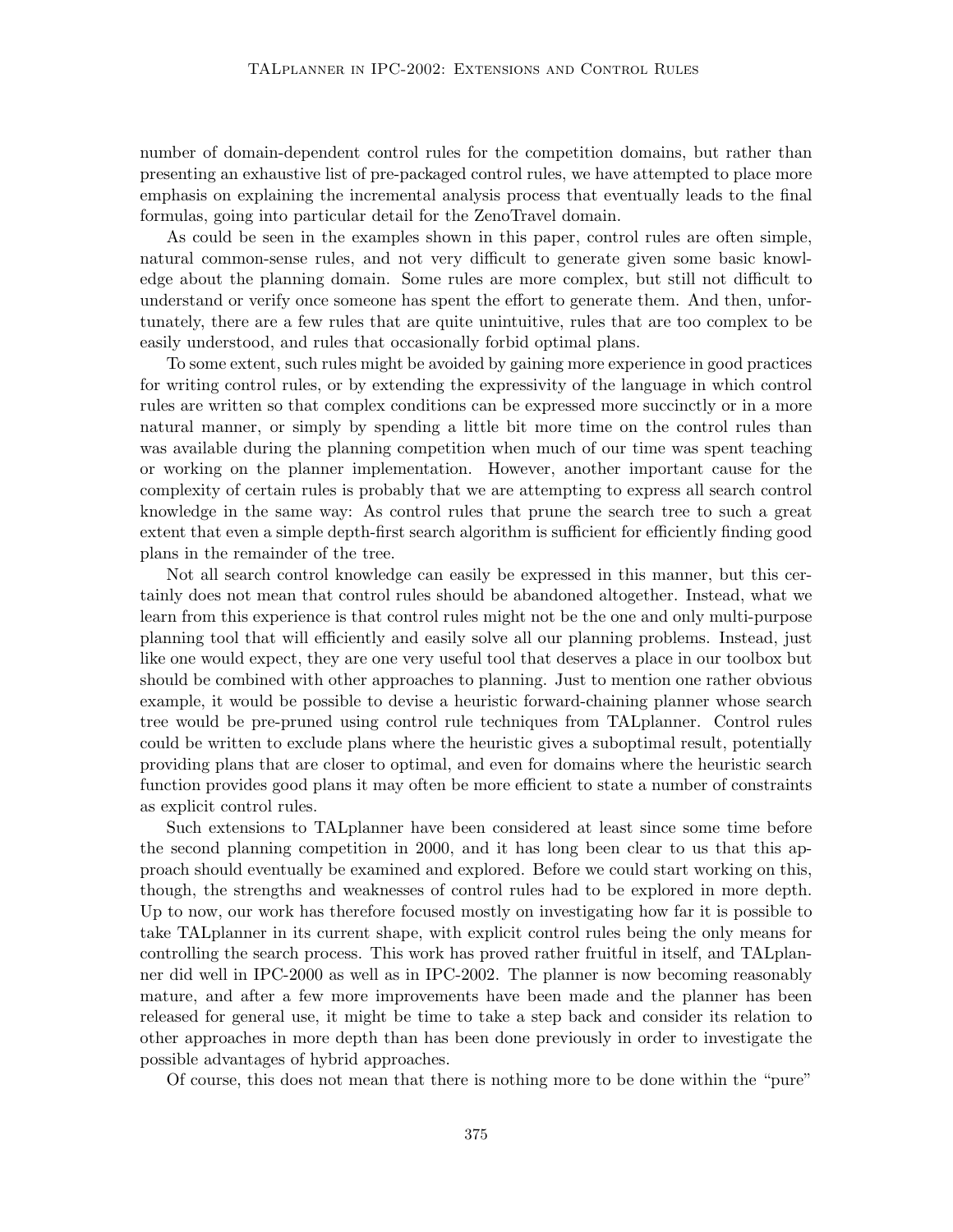TALplanner framework. On the contrary, there are many additional topics to be pursued, including investigating the application of TALplanner to plan optimization problems (where the very simplest approaches might involve applying standard optimal graph search algorithms to the pruned search tree generated by TALplanner) and extending the planner to handle incomplete knowledge and non-deterministic operators. Which of these many topics will be the next focus of our research has not yet been determined.

## Acknowledgements

This research is supported in part by the WITAS Project under the Wallenberg Foundation.

## References

- Bacchus, F., & Kabanza, F. (2000). Using temporal logics to express search control knowledge for planning. Artificial Intelligence,  $116(1-2)$ , 123-191.
- Doherty, P. (1994). Reasoning about action and change using occlusion. In Cohn, A. G. (Ed.), Proceedings of the 11th European Conference on Artificial Intelligence (ECAI- $94$ , pp. 401–405. John Wiley and Sons. Available at ftp://ftp.ida.liu.se/pub/labs/ kplab/people/patdo/ecai94.ps.gz.
- Doherty, P., Gustafsson, J., Karlsson, L., & Kvarnström, J. (1998). TAL: Temporal Action Logics – language specification and tutorial. Electronic Transactions on Artificial Intelligence,  $2(3-4)$ , 273-306. Available at http://www.ep.liu.se/ej/etai/1998/009/.
- Doherty, P., & Kvarnström, J. (1999). TALplanner: An empirical investigation of a temporal logic-based forward chaining planner. In Dixon, C., & Fisher, M. (Eds.), Proceedings of the 6th International Workshop on Temporal Representation and Reasoning, pp. 47– 54. IEEE Computer Society. Available at ftp://ftp.ida.liu.se/pub/labs/kplab/people/ patdo/time99-final.ps.gz.
- Doherty, P., & Kvarnström, J. (2001). TALplanner: A temporal logic-based planner. AI Magazine, 22 (3), 95–102.
- Fox, M., & Long, D. (2003). PDDL2.1: An extension to PDDL for expressing temporal planning domains. Journal of Artificial Intelligence Research, this issue.
- Gustafsson, J., & Doherty, P. (1996). Embracing occlusion in specifying the indirect effects of actions. In Aiello, L. C., Doyle, J., & Shapiro, S. C. (Eds.), Proceedings of the 5th International Conference on Principles of Knowledge Representation and Reasoning  $(KR-96)$ , pp. 87–98, San Francisco. Morgan Kaufmann Publishers. Available at ftp: //ftp.ida.liu.se/pub/labs/kplab/people/patdo/final-kr96.ps.gz.
- Karlsson, L., & Gustafsson, J. (1999). Reasoning about concurrent interaction. Journal of Logic and Computation,  $9(5)$ , 623-650.
- Kibler, D., & Morris, P. (1981). Don't be stupid. In Hayes, P. J. (Ed.), *Proceedings of the* 7th International Joint Conference on Artificial Intelligence (IJCAI-81), pp. 345–347.
- Kvarnström, J., & Doherty, P.  $(2003)$ . TALplanner project page. http://www.ida.liu.se/ <sup>∼</sup>patdo/aiicssite1/kplab/projects/talplanner/.